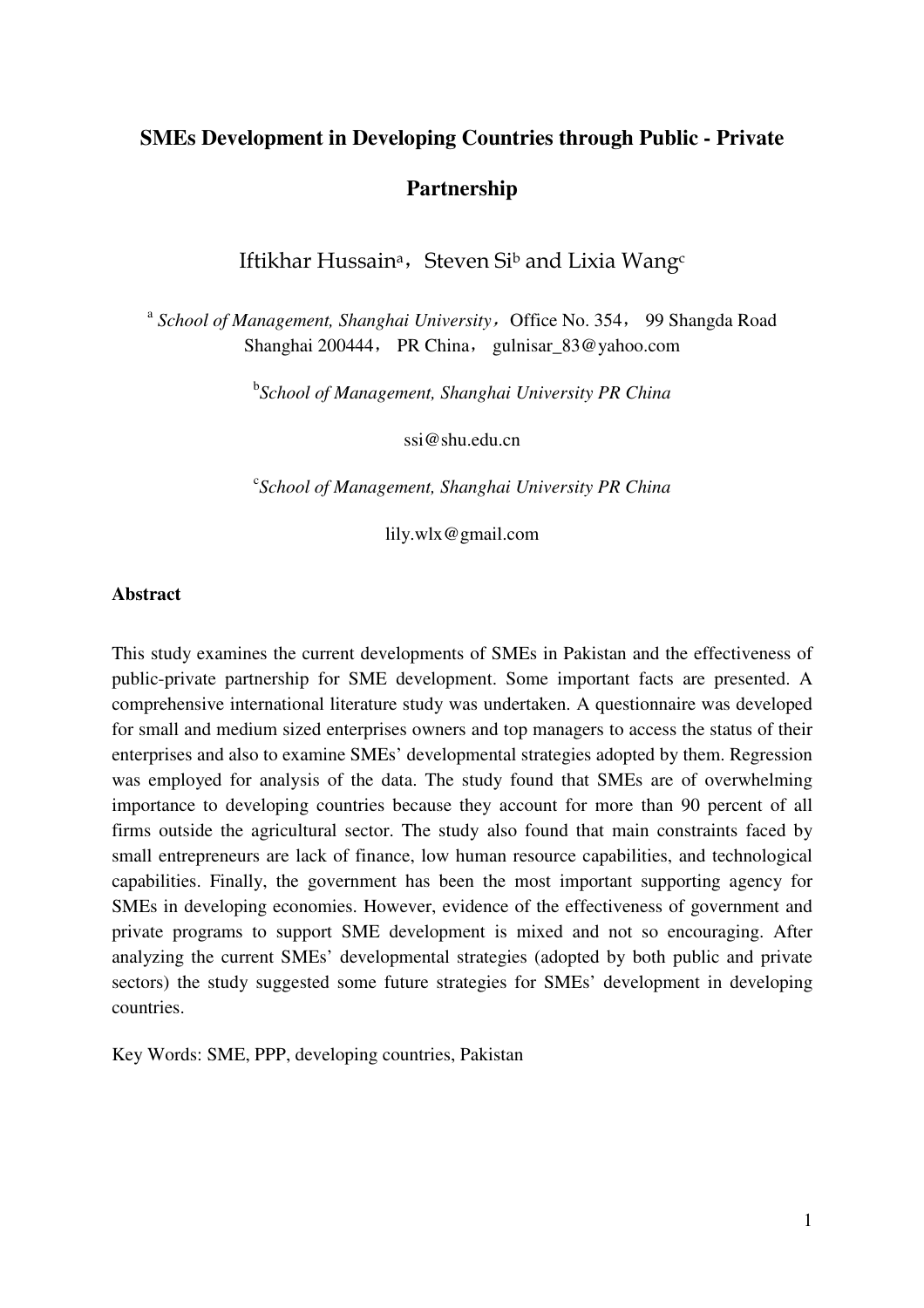# **1. Introduction**

Small and medium enterprises (SMEs) are vital to the economies of all countries, specifically developing countries. In present competitive and challenging global environment, an extremely viable and dynamic SME sector is essential for the economic development of developing countries. SMEs are engine of growth in prosperous and growing economy and play an important role in creating economic growth. SMEs contribute to economic development by creating employment for rural and urban population, providing flexibility and innovation through entrepreneurship and increase international trade by diversifying economic activity. Their role in income generation and economic growth for developing countries is critical.

SMEs are strategically important in many developing countries, particularly those located in the Asian region. The SME sector consists of more than 90% of all firms outside the agricultural sector in the region (Wattanapruttipaisan 2003). They are the primary vehicles by which new entrepreneurs provide the economy with a continuous supply of ideas, skills, and innovations (CACCI 2003). All over the world, SMEs are being supported on the grounds that they make substantial contributions to productivity growth and consequently, competitiveness and aggregate economic growth. In addition, SMEs are believed to be especially effective job creators and enjoy the reputation of being sources of income, providing training opportunities as well as important basic services for disadvantaged people (UNIDO 2006).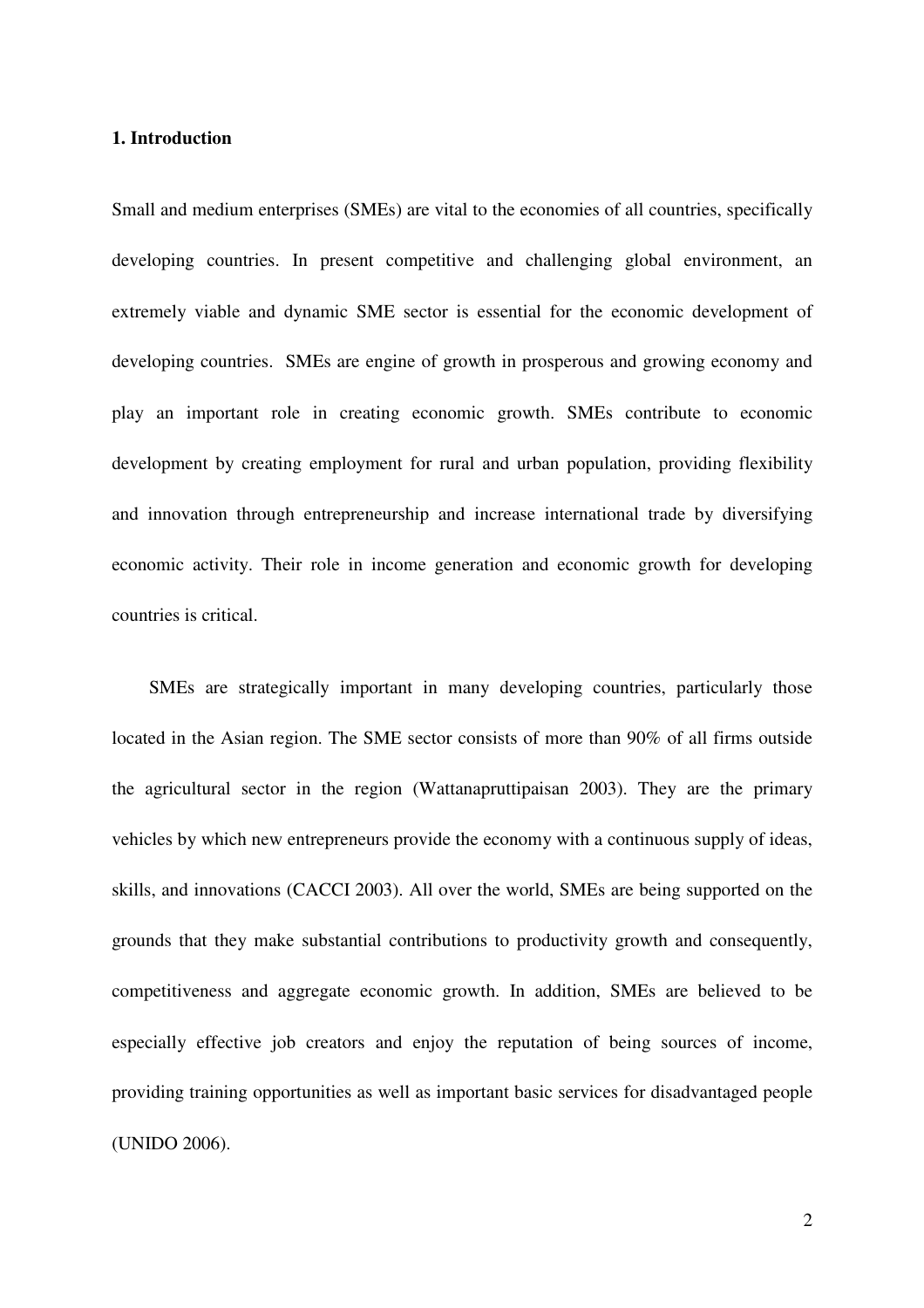Small and medium-sized manufacturing sector in Pakistan, even after worst ever global financial crisis maintained its healthy growth at 7.5% in 2008-09 (Economic Survey of Pakistan 2008-09). In Pakistan, SMEs account for more than 95% of the total number of establishments, 80% of employment outside agriculture (SMEDA 2007). Across the South Asia, the contribution of SMEs to the overall economic growth and the GDP is high. It is estimated that SMEs contribute 50% of Bangladesh's industrial GDP and provide employment to 82% of the total industrial sector employment. In Nepal, SMEs constitute more than 98% of all establishments and contribute 63% of the value-added segment. In India, SMEs' contribution to GDP is 30% (Economic Survey of Pakistan 2008-09).

SMEs constitute a very heavy portion of Pakistan's economy as their contribution in GDP is 30%. According to the Federal Bureau of Statistics Pakistan, there are around 3.2 million establishments in Pakistan that fall under the category of SMEs. 90% of the very small establishments accounts for 80% of all non- agricultural sector employment. All these statistics clearly indicates the vital role of SMEs in the economic growth of Pakistan.

However, SMEs due to their size face problems that make them vulnerable and prevent them from attaining growth. These problems are particularly significant in the areas of human resources development, technological capability, and access to financing. In presence of such problems, many SMEs are unable to meat the challenges created due to liberalization and globalization of markets.

In developing countries the full potential of the SME sector has yet to be tapped due to the existence of a number of constraints hampering the development of the sector. SMEs in developing countries primarily face issues relating to business regulations and restrictions,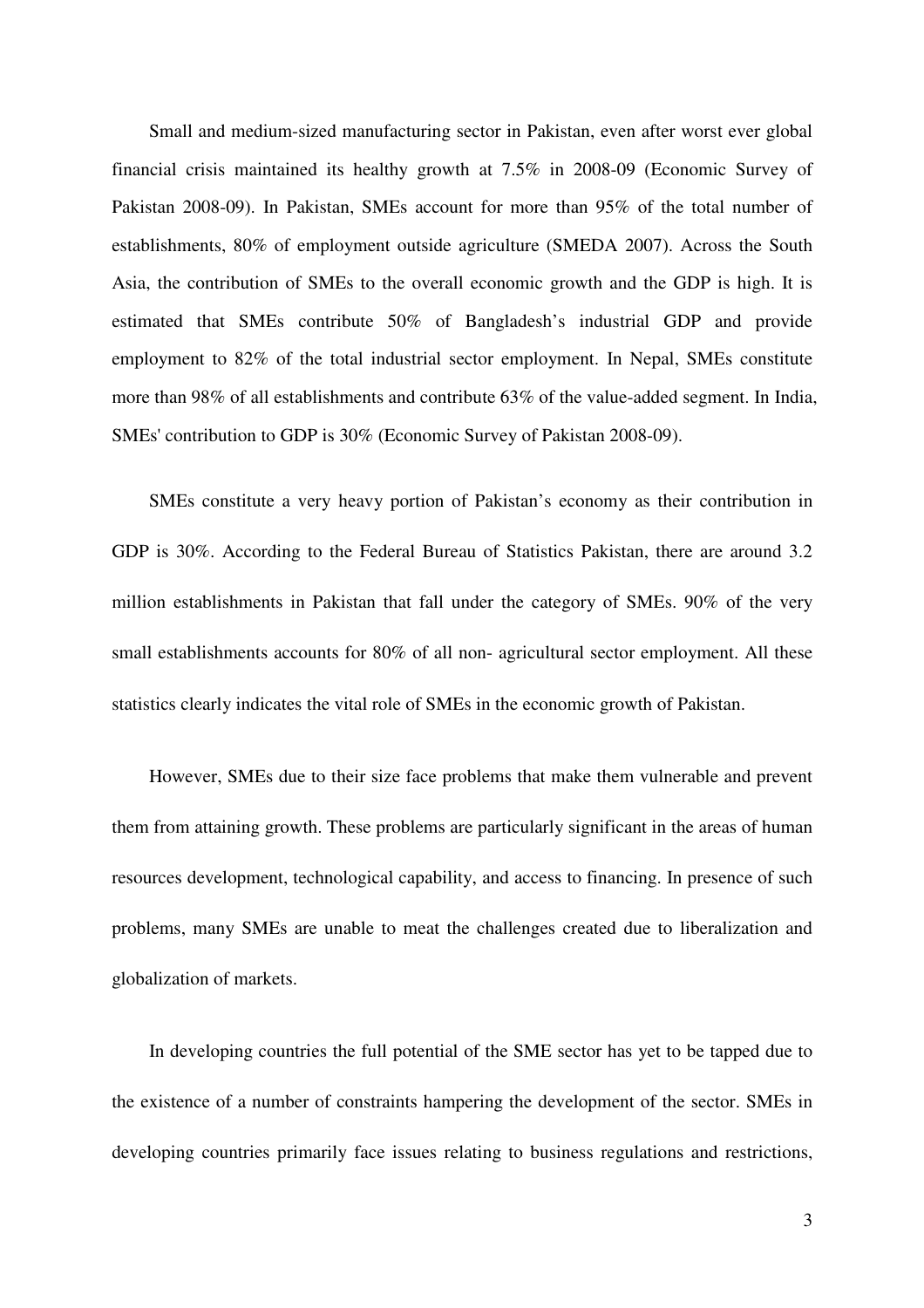finance, human resource capabilities and technological capabilities (Asian SME summit 2009). Developing SMEs in developing countries is an important challenge. The main underlying constraints to their growth are lack of finance, lack of human resource capabilities and lack of technological capabilities. There is generally a lack of awareness in developing countries regarding significance of PPPs. The purpose of the study is, twofold: first it investigates into the constraints that SMEs face in developing countries. Second, it suggests how PPP can help to remove the constraints to SMEs development. Therefore, the study investigates the current situation of PPP and forward policies to enhance public-private cooperation in developing countries for SMEs development. The study, therefore, serve to all the stakeholders for improving the various aspects of SME development in Pakistan particularly and in developing countries in general.

The remainder of this paper is structured as follows. Section 2 summarizes recent empirical evidences on SMEs' constraints and patterns. Section 3 discusses PPP, its need and importance and benefits to SMEs. Section 4 presents the research methodology used in the study. Section 5 focuses on the data and the empirical results of the study. Finally, section 6 concludes.

### **2. Literature Review**

SMEs are different from large organizations in several characteristics like resource limitations (financial, human and technological), informal strategies, and flexible structures (Hudson, Smart, and Bourne 2001; Qian and Li 2003). As a consequence, SMEs have higher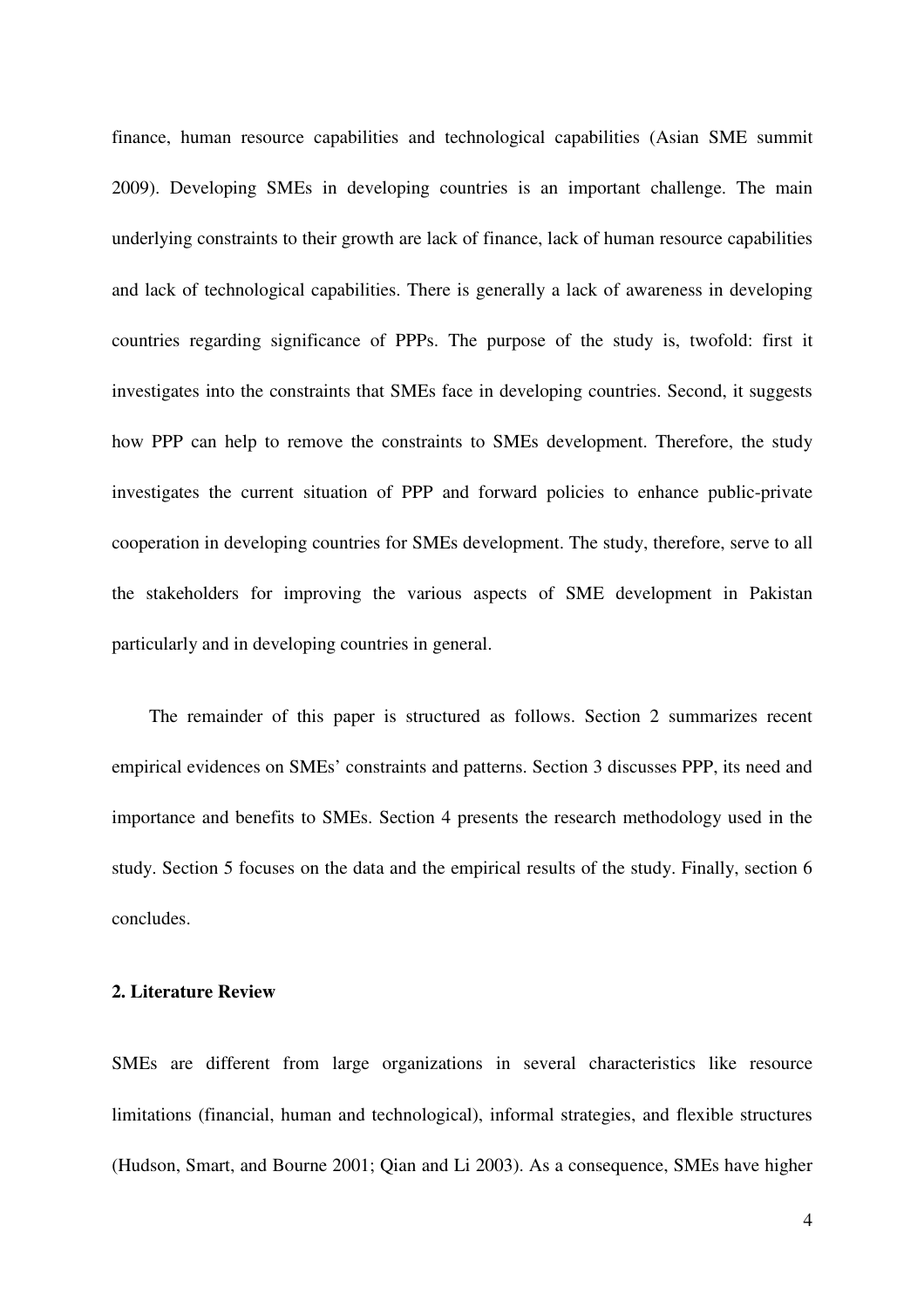failure rate than large enterprises. This also causes slow growth of SMEs. Literature identified three main constraints in SMEs growth in developing countries: (1) lack of finance; (2) low human resource capabilities; (3) technological capabilities.

# **2.1** *Lack of Finance*

SMEs growth and development in developing countries is vital, as they play a key role in creating new jobs and reducing poverty. For various reasons ranging from a lack of collateral to bias against small firms, small firms tend to face greater financial constraints than do larger firms. An IFC study of 10,000 firms across 80 countries found that credit is mentioned more frequently by smaller firms as a constraint on growth (Schiffer and Weder 2001). Adequate financing is necessary to help SMEs set up and expand their operations, develop new products, and invest in new staff or production facilities. However, in developing countries SMEs often run into problems, because they find it much harder to obtain financing from banks, capital markets or other suppliers of credit (OECD 2006).

Several studies recognized lack of finance as major constraint in SMEs development in developing countries (Ayyagari, Demirgüç-Kunt and Maksimovic 2006; Beck et al. 2006; Cook and Nixson 2000; Minton 2006; Tambunan 2008; Zia 2007). Bari, Cheema and Haque (2005) described lack of finance as major constraint in SMEs development in Pakistan. Also SMEs in China are facing greater credit constraints and have limited access to bank loans. Lin (2007) described that over 98% of SMEs have no access to formal financing. Shen et al. (2009) identified that SMEs in China obtain only 12% of their capital from bank loans, while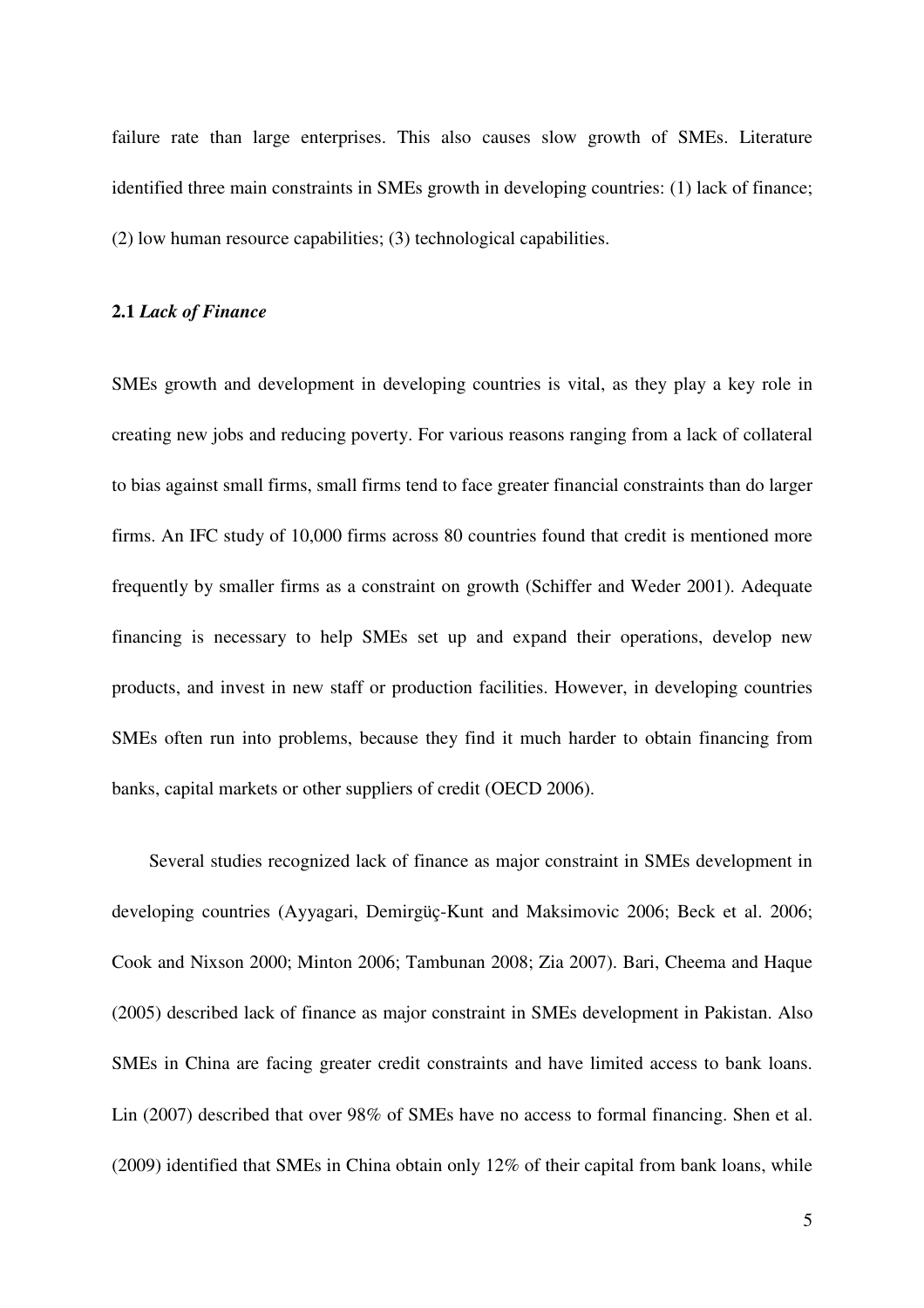their peers obtain 21% in Malaysia and 24% in Indonesia. Lacking appropriate financing channels has become the main hurdle for the development of SMEs. Lin (2007) argues that as SMEs are often labor-intensive enterprises, their ability to absorb labor costs are reduced when they face credit constraints. Therefore, the need is to establish small and medium-sized banks through PPP to deal with the difficulty of accessing bank credit for SMEs.

## **2.2** *Low Human Resource Capabilities*

A firm's efficiency is also dependent upon the abilities and how-know of the human capital of its employees. This human capital consists of education and training provided to employees. Educated workers are not only more productive, but they have more learning and innovative abilities (Batra and Tan 2003). Those SMEs which have more capable workers are likely to be more efficient (Hewitt and Wield 1992; Lucas 1993). Several studies recognized low human resource capabilities as major constraint in SMEs development in developing countries (Batra and Tan 2003; Lee 2001; McElwee and Warren 2000).

Human resources in SME generally are weak in terms of their knowledge and skills of market analysis, marketing and product innovation as well as business planning and financial management. Therefore, the need is to develop capacity building programmes to improve the entrepreneurial and business management skills of human resources in SMEs and enhance the effectiveness of SMEs. Entrepreneurial competencies may, therefore, be developed by training and education (Gibb 1986; Romjin 1989). Firms with a literate and well-educated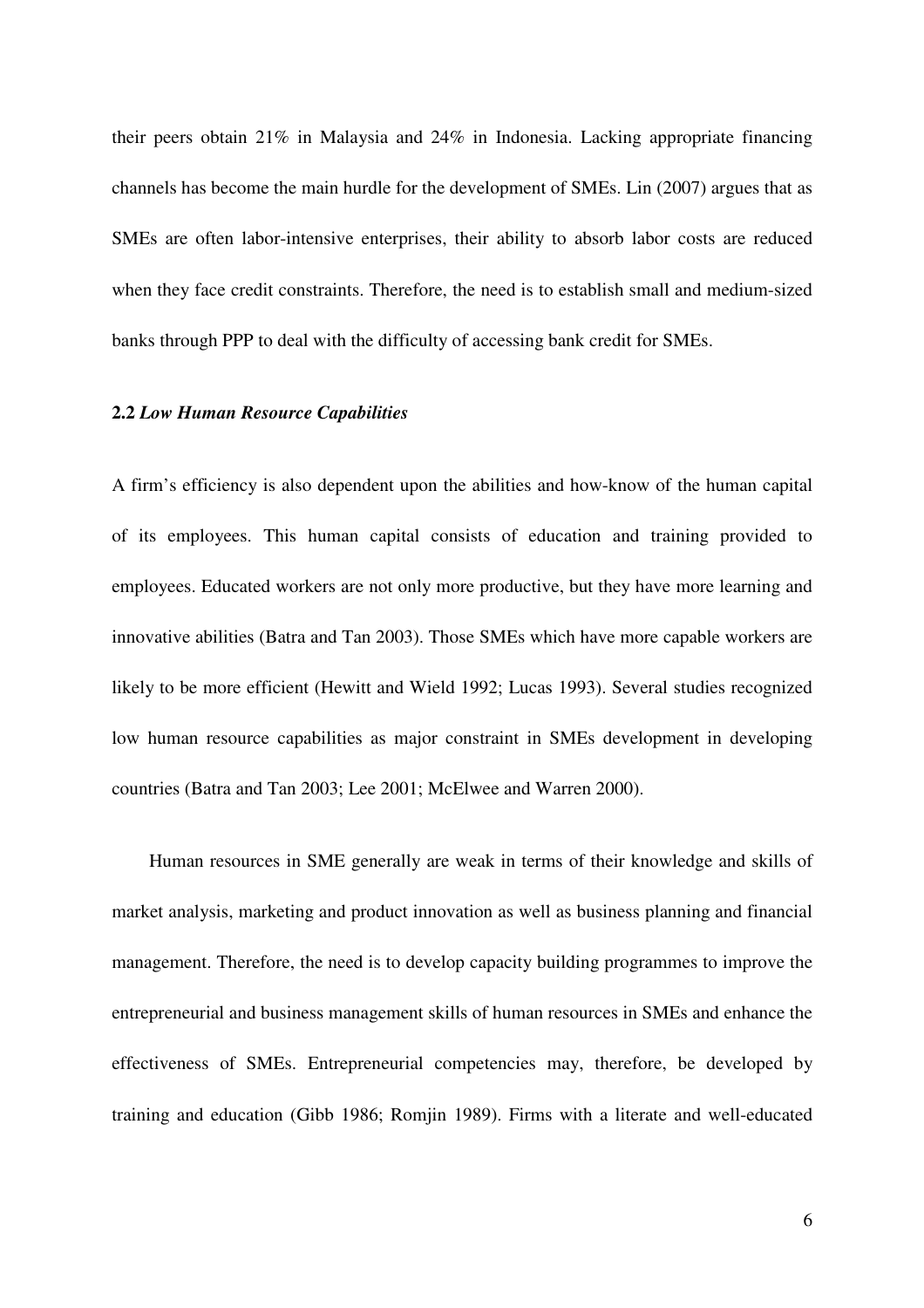workforce are thus likely to be more efficient because of their greater capability to absorb and effectively utilize new technology (Hewitt and Wield 1992; Lucas 1993).

### **2.3** *Low Technological Capabilities*

Technology is the key for developing core competency in industry. Technological innovation is regarded as a tool for strengthening the competitiveness of a nation (Sikka 1999). SMEs can largely improve their production abilities and profitability by improving employees' technological capabilities. Employees' technological capabilities can be improved in several ways like R&D initiatives, technology and know-how agreements with foreign and domestic firms, international contacts with foreign firms, and production experience or learning-bydoing (Griliches 1984; Keesing and Lall 1992; Mairesse and Sassenou 1991; Pack 1992; Pitt and Lee 1981; Tan and Batra 1995; Westphal et al. 1979).

New technologies are rapidly emerging, technologies improves efficiency and enables greater production. Technological innovations are a source of profit for enterprises (Dean 1980; Drucker 1985). The potential benefits of modern technology and technological capabilities to SMEs are well known. According to Morse, Fowler and Lawrence (2007) technological capabilities benefit SMEs in several ways. Technologies enhance SME efficiency, reduce costs, and broaden market reach, both locally and globally.

Several studies (Lee 2001; Romijn 2001; Yusuf et al. 2003) recognized Low Technological Capabilities as major constraint in SMEs development in developing countries.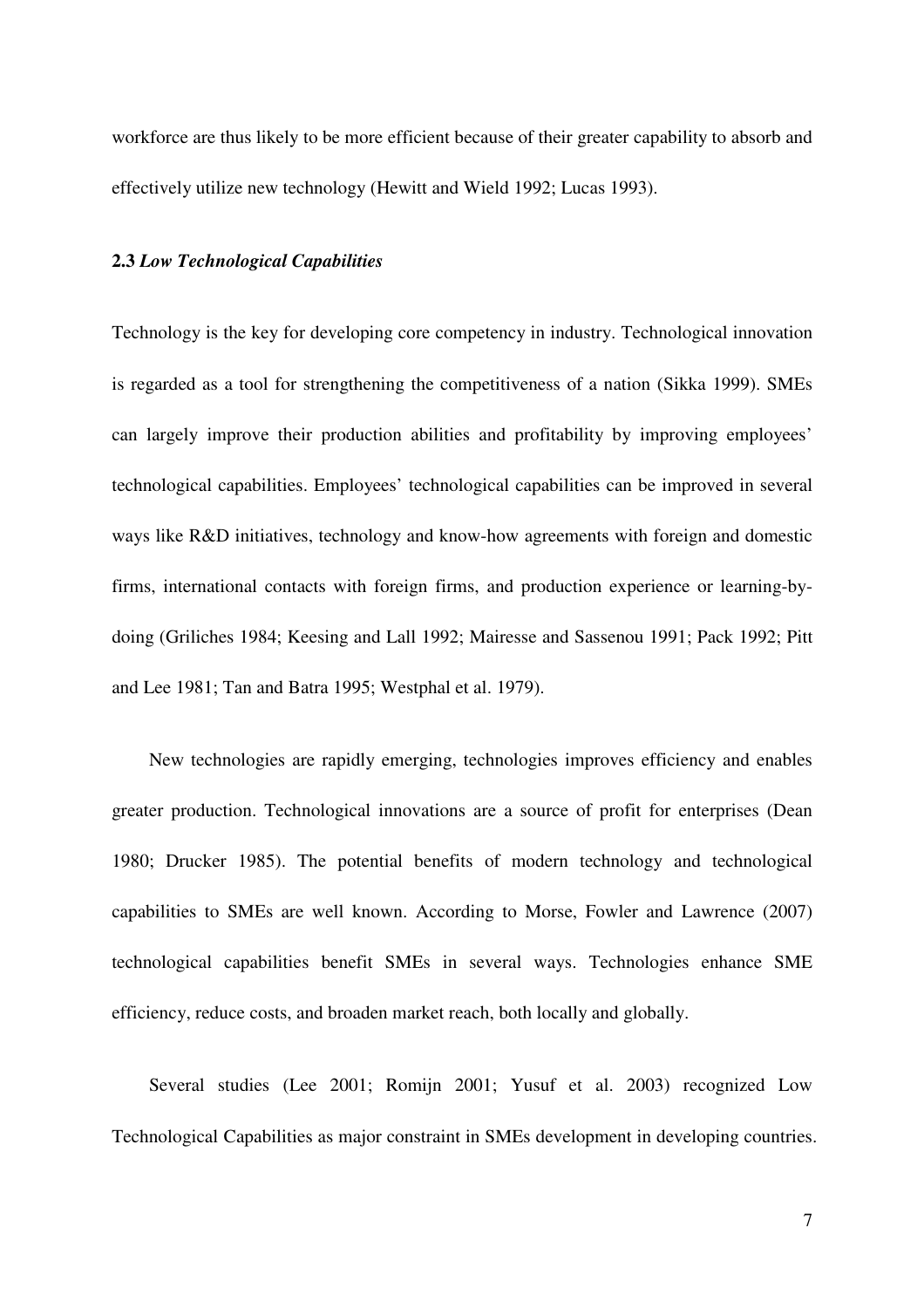Unfortunately, absence of technological capabilities hinders and discourages SMEs from fully grabbing the benefits of new technologies, including, among others, lack of knowledge, resources and training. Public and private sector cooperation can play a critical role in addressing these concerns.

# **3. Public-Private Partnership**

Governments due to the current internationalization of economics and politics are indulged in more interaction with business world (Yanez, Magnier and Ramirez 2008). PPPs are a popular source of developing business sector in developing countries. PPPs have now become a defining characteristic of developmental policies. However, many developing countries governments are currently not committing themselves to this approach. PPPs bring public and private sectors together in long term partnership for mutual benefit. PPPs enable the government to tap into the disciplines, incentives, skills and expertise which private sector SMEs have developed in the course of their normal everyday business. PPPs also help governments to release the full potential of the people, knowledge and assets in the public sector. Further PPPs enables the government to deliver its objectives better and to focus on those activities, fundamental to the role of government, which are best performed by the public sector- procuring services, enforcing standards and protecting the public interest. Though there is no perfect definition of PPP, but in the light of above discussion we proposed following definition for SME sector. PPP—for SMEs is an approach to addressing SMEs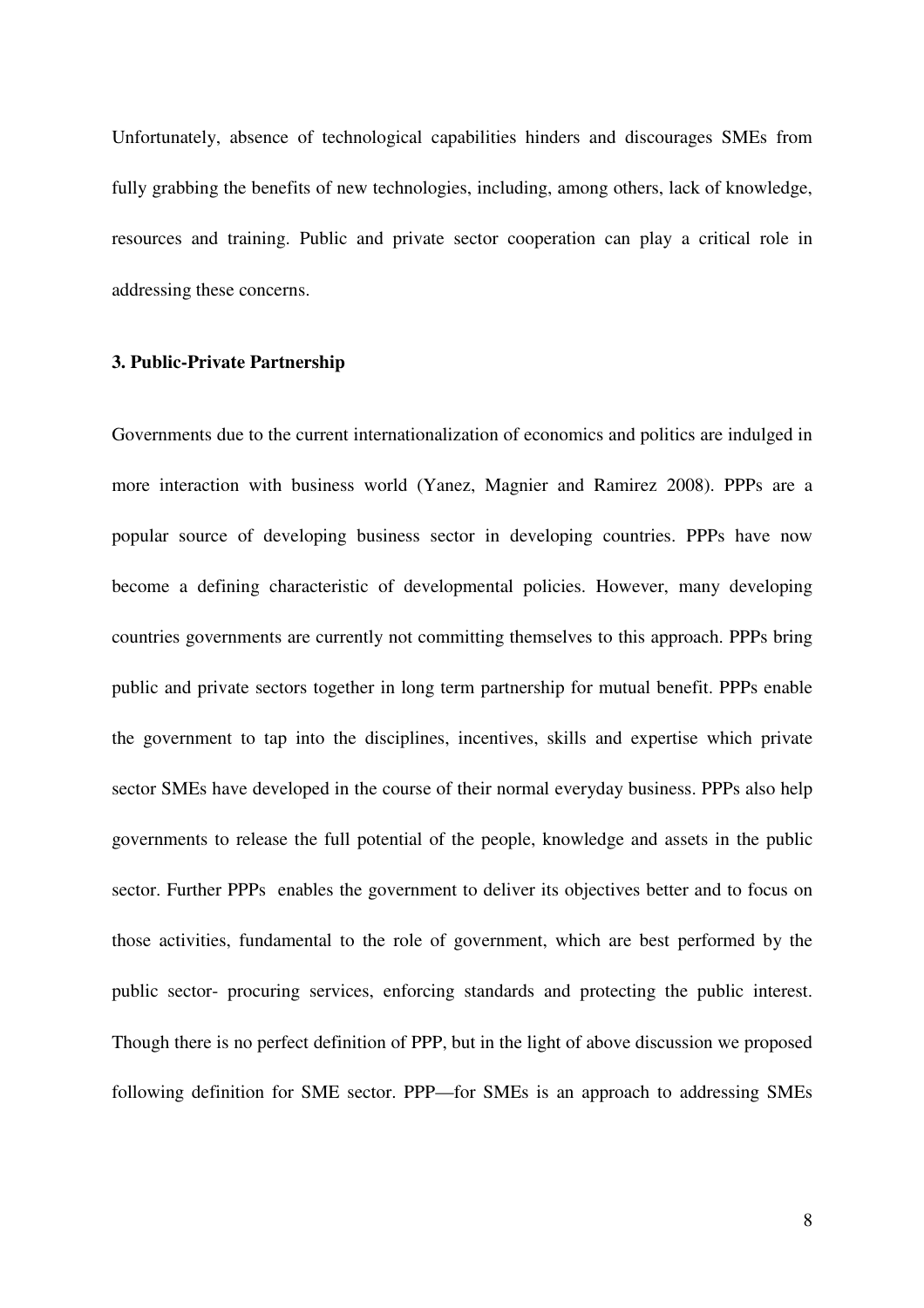growth problems through the combined efforts of public, private, and development organizations.

In Pakistan and other developing countries, sustainable growth of SMEs can be achieved through PPPs, where the government delivers the minimum standard of quality for products and services; the private sector brings skills and core competencies, while government, donors and businesses jointly bring funding and other resources. Such collaborations can be especially productive in promoting poverty alleviation through micro-finance, enhancing SMEs growth through partnerships as has been the case with polio eradication in Pakistan.

PPP is the most efficient and effective mechanism in number of ways. PPP create a sense of co-responsibility and co-ownership for the promotion of small enterprises. Through PPP, the advantages of the private sector - dynamism, access to finance, knowledge of technologies, managerial efficiency and entrepreneurial spirit – are combined with the social responsibility, network of contacts, environmental awareness, local knowledge, and job generation concerns of the public sector.

PPPs are initiated for the formation of business research centers and industrial parks, or other institutes to provide human, financial and technical help for small enterprises. Such institutions are usually financed and operated by both public and private sector.

# **3.1** *Need and Importance of Public-Private Partnership*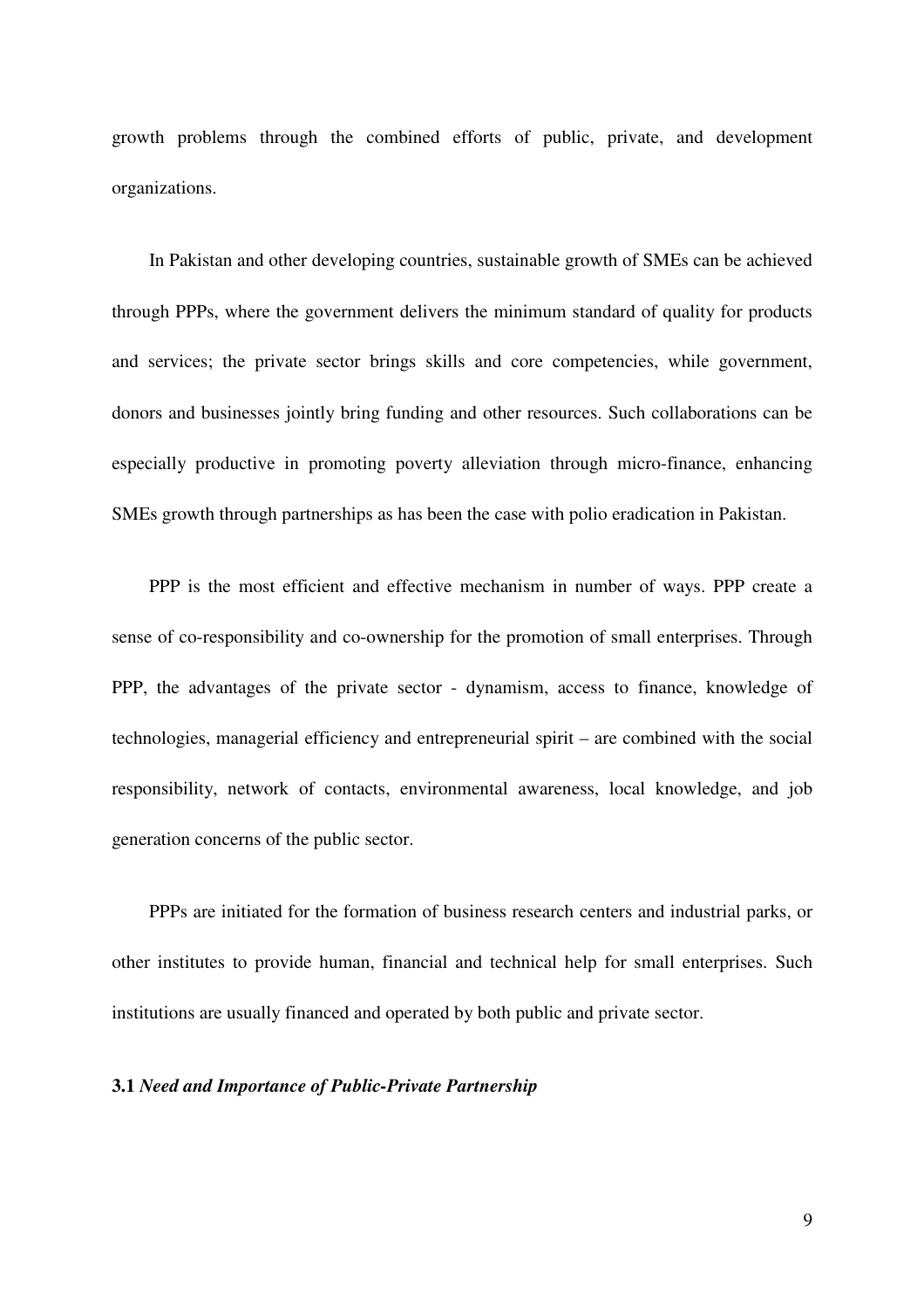PPP is an approach to cooperation that contributes to the development of SMEs and economic advancement of developing countries through the vitality of the SME sector. Supporting the SME sector of developing countries has the potential to stimulate economic growth, reduce unemployment, accelerate poverty reduction, and improve living standards in developing countries. Unless economic activities in the SME sector advance, employment opportunities and incomes will remain limited, as a result, poverty will persist.

SME contribution in terms of tax revenues is also extremely important in developing countries. These taxes strengthen government's capacity to provide administrative services such as education, health, medical care, and welfare for societal development.

In order to respond to international competitive environment which becomes more severe in today's economic globalization, the competitiveness of local SMEs in developing countries needs to be improved. This improvement is not possible only through private sector's efforts. Governments in the developing countries also need to contribute and help SMEs in private sector to improve their competitiveness. To achieve the objective of improving competitiveness, a public private mixed approach like PPP is needed.

PPP provides support for SMEs capacity development in a developing country and assistance that brings about competitiveness, intending for economic growth that benefits not only the entrepreneurial group but also the entire society of a developing country.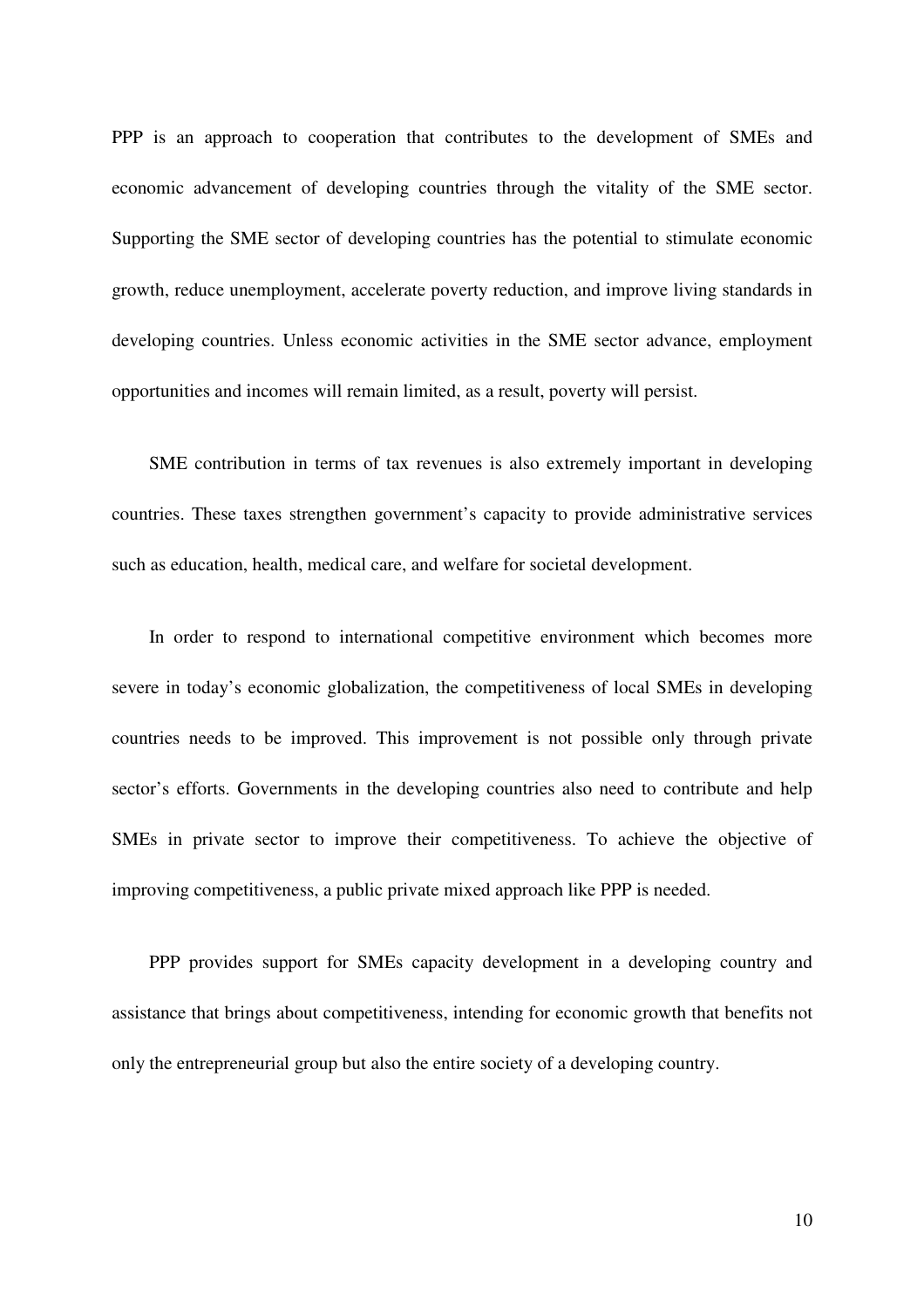Many of the developing countries have not developed policies and systems to foster the SMEs development. The lack of technical skills and management know-how on a businesslevel has impeded the birth and growth of businesses. To overcome these obstacles, formulation of SME development policies and capacity development of persons in the public as well as private sector who formulate and implement the policies appropriately are essential.

# **3.2** *Benefits of Public-Private Partnership*

The benefits of PPP to SME sector development are numerous, especially for the developing countries. These include:

- Improves access to finance
- Availability of modern technology
- Sharing of each other's competence
- Cost of product development
- Faster product development
- Facilitation of product acceptability by consumers
- The efficient use of resources
- Better project design and implementation
- Improved operations combine to deliver efficiency and effectiveness
- Increases accountability and incentivizes performance
- Maintenance of required service standards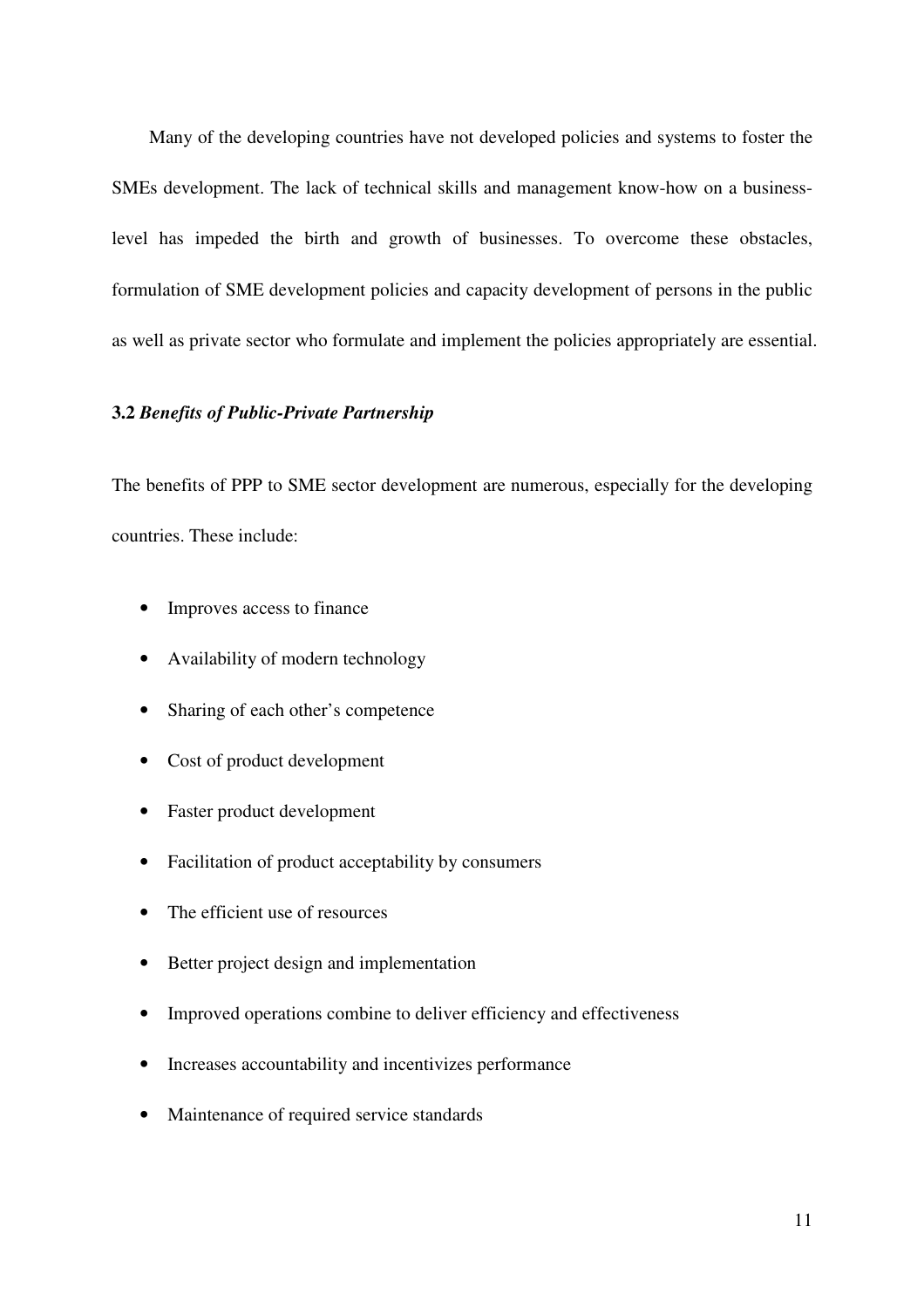# *Hypothesis Development*

In developing countries, PPPs can promote stronger ties between public and private sector, intermediary institutions, and research organizations, and hence they can exert some impact on growth and development of SMEs. Hence, we propose that:

*H1. Levels of partnerships between public and private sector are positively associated with SMEs growth and development (as defined in H1a, H1b and H1c).* 

*H1a. Levels of partnerships between public and private sector have positive influences on availability of finance for SMEs.* 

*H1b. Levels of partnerships between public and private sector have positive influences on improving technological capabilities for SMEs.* 

*H1c. Levels of partnerships between public and private sector have positive influences on improving human resource capabilities of SMEs.* 

# **4. Research Methodology**

On the basis of literature review, the tentative model is represented in Fig. 1. The figure indicates the relationships between different SMEs development factors and PPPs. It supposes that there are positive relationships between improving availability of finance, improving technological capabilities, improving human resource capabilities and PPPs.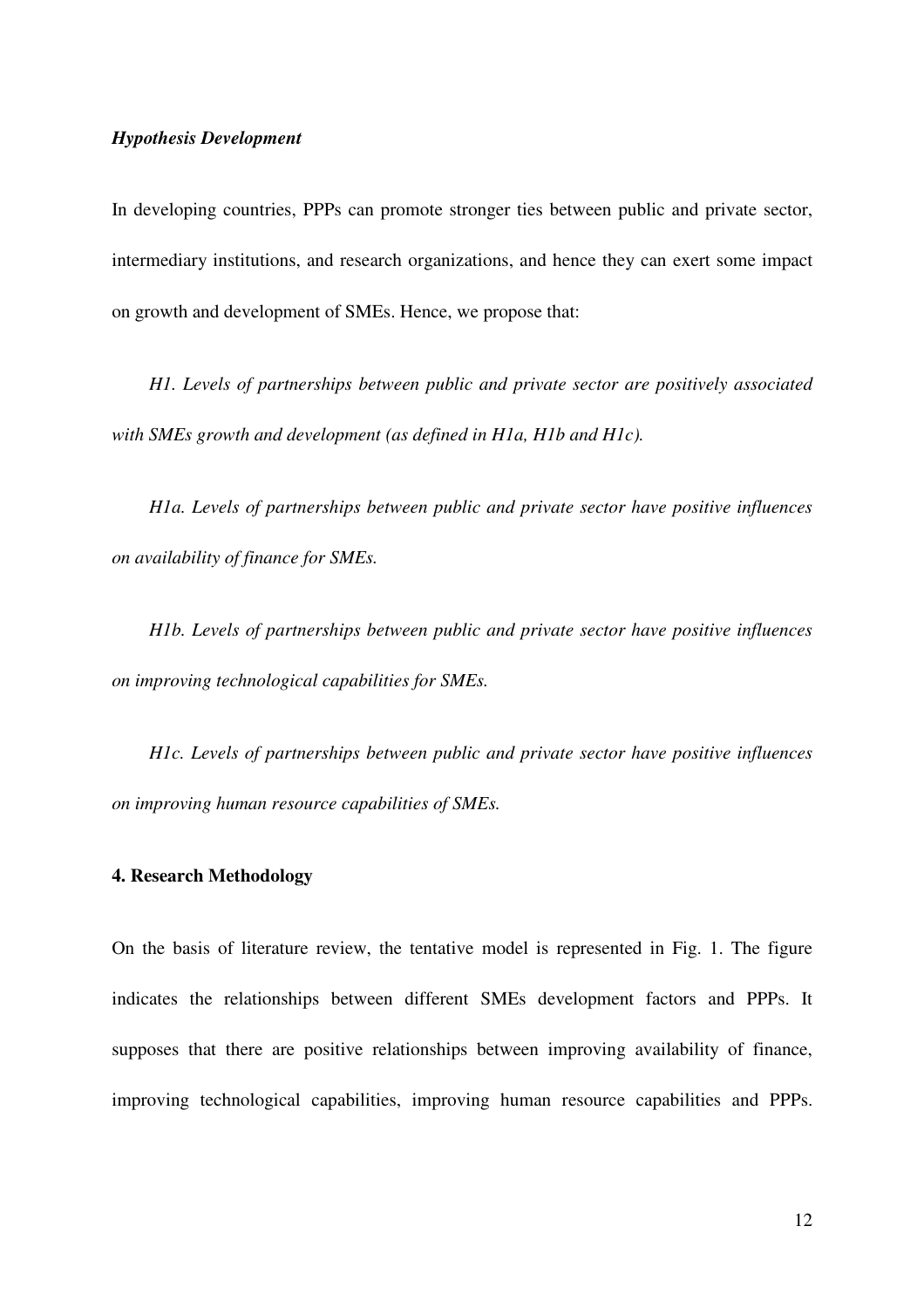Moreover, it reveals that partnerships between public and private sectors have positive influences on SMEs growth and development.

----------------------------------------------

Insert figure 1 here

----------------------------------------------

## **4.1** *Study Design and Data Source*

The above mentioned three important constraints in growth and development of SMEs in Pakistan, viz. lack of access to finance, lack of human resource capabilities and lack of technological capabilities are the main constructs. Each construct was consisted of five corresponding measures. The measures are adjusted and applied to the specific context of Pakistani SMEs. The items of constructs are assessed with a 5-point Likert scale, with ''1'' being "very low" and "5" being "very high". The questionnaire was pre-tested for validity to a panel of experts in the related field.

The data were collected via a survey approach by personally managing questionnaires to 400 owners and managers of different SMEs, which were randomly sampled from SMEs located in the upper-Punjab province of Pakistan. The list of firms was obtained from the related chambers of commerce. A follow-up visit was conducted to increase the response rate. After the second survey, 217 questionnaires were received, in which were 216 valid, with a response rate of 54%.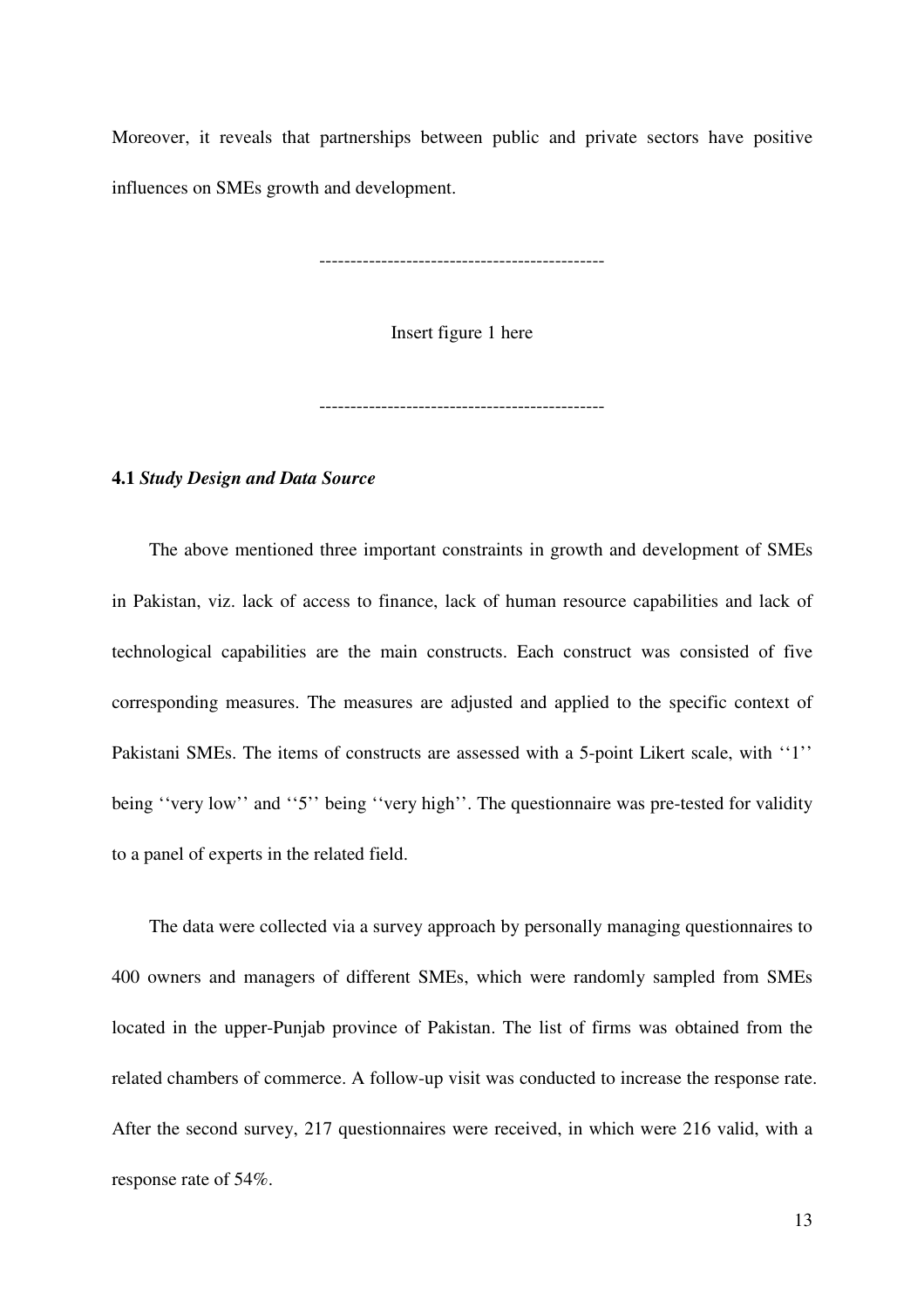# **4.2** *Measurement*

In present study, respondents were asked to indicate the extent of public and private sector partnerships required for growth and development of SMEs (including areas like finance, human resources, and technological resources), and the items of constructs are assessed with a Likert scale ranging from 1 to 5 with the following equivalences, ''1: very low"; "2: low"; "3: neutral"; "4: high"; "5: very high". The higher the score, the greater degree that the PPPs. The measurement scales used in this study are presented in Table 1.

# **4.3** *The Sample*

Sample selected was a mix of micro, small and medium enterprises. Around 87% of respondents were male, with the largest group for genders falling within the 20-30 age range. All respondents were workers in Pakistani SMEs. All respondents were educated to degree level, with 38% having achieved a master degree. In addition, table 1 displays comprehensive profile of the respondents.

----------------------------------------------

Insert table 1 here

----------------------------------------------

**5. Results and Analysis**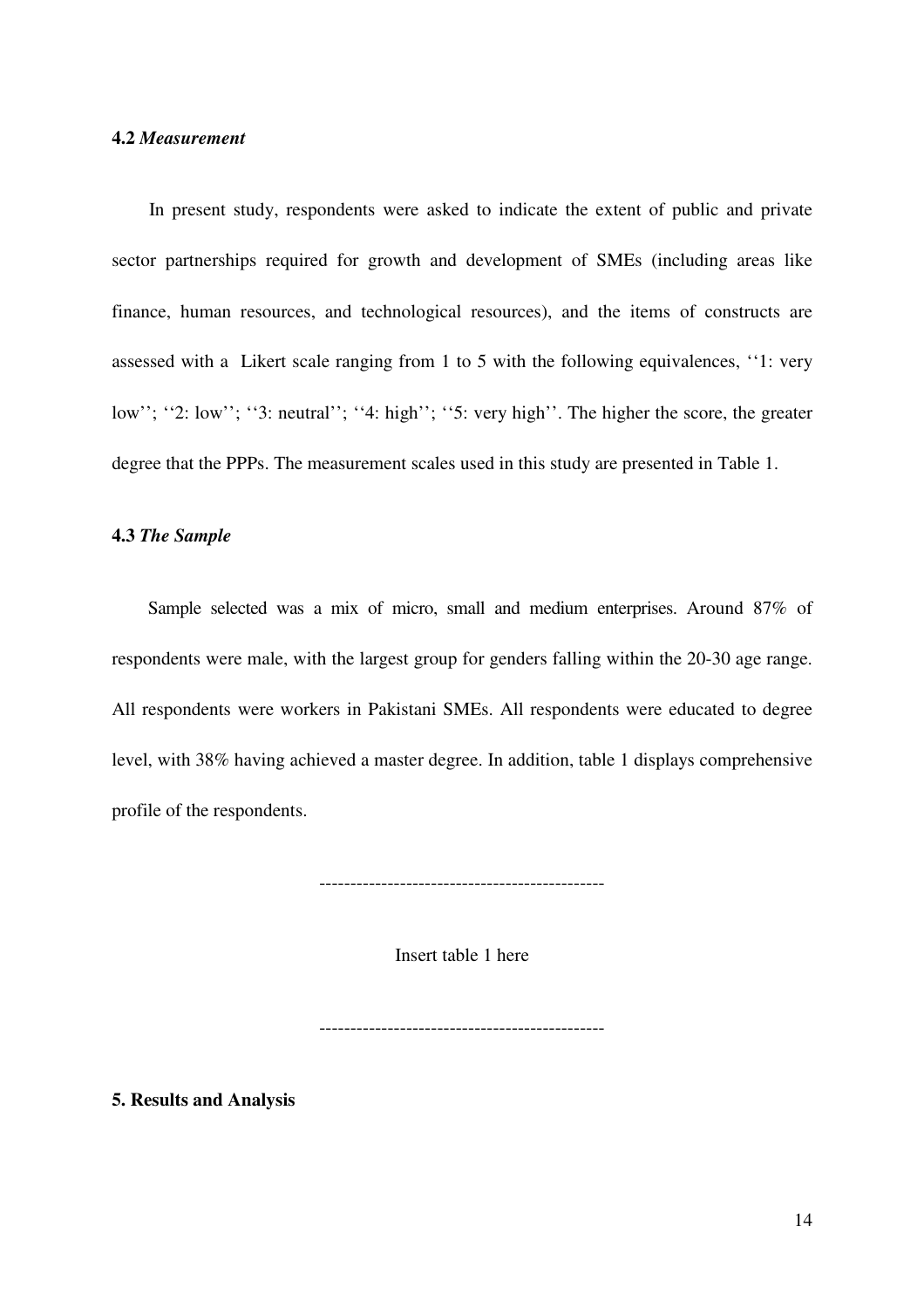The results in table 2 indicate that if the SMEs are provided with the necessary supporting needs and abilities, like finance, technology and human resources, it would facilitate the SMEs in sustainable growth and development. Means and standard deviations for all the variables were calculated in order to get an idea about the direction of the respondents' perceptions. Table 2 indicates the mean values and standard deviations for the studied variables. A low standard deviation for all the variables indicates reliability of the data and less variation in respondents' perceptions. Also all mean values above three indicates the significance of the variables.

----------------------------------------------

Inset table 2 here

----------------------------------------------

Each of the SMEs developmental factor's mean scores was used to produce a correlation and regression analysis corresponding to our hypothesis. The results were used to find that data either support hypothesis or not. A majority of the respondents agree that PPPs have a major impact on every advancement or growth be it technology or otherwise. The SMEs' growth rate is lower, probably due to lack of finance, technological capabilities, human resource capabilities and lack of effective PPPs in these areas as has been evident.

Insert table 3 here

----------------------------------------------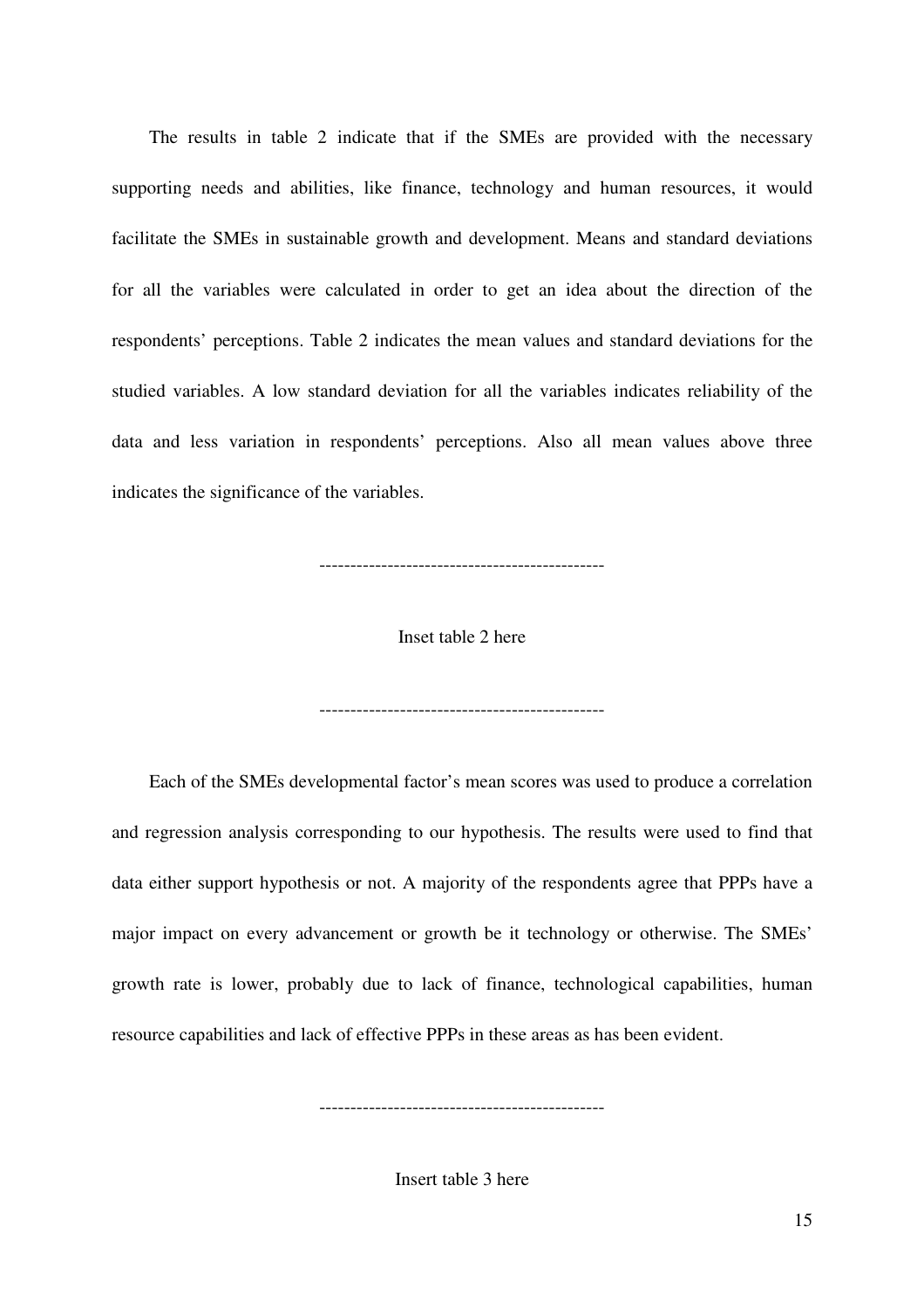Overall, data supports hypothesis H1a, H1b and H1c. The results in table 3 indicates that the relationship between improving availability of finance to SMEs and PPPs is the most significant, with improving technological capabilities of SMEs and PPPs being the next most important relationship. All the SMEs development related variables showed statistically significant correlation with PPP. These results support our research hypothesis  $H_1$ . In other words, existence of such partnerships tended to increase SMEs growth and development. Indeed, it may be more beneficial for managers to learn how to develop PPPs that attempt to overcome obstacles created by lack of resources, such as finance, technology and human capital.

----------------------------------------------

# **6. Conclusion and Recommendations**

On the basis of a sample of 216 owners and managers of SMEs, this paper has empirically explored the relationships between PPPs and growth and development of SMEs in Pakistan. The findings indicate that there are significant positive relationships between PPPs, and growth performance of SMEs, of which financial partnership is the most significant. Despite the progress so far, it is being widely recognized that public and private sectors need to capitalize on mutual strengths to accelerate the process of SMEs development and increase productivity so that the promised benefits reach all the stakeholders. During the past few years, several partnerships have been developed within and between public and private sectors with the objective of achieving these goals. While some of the PPPs have been able to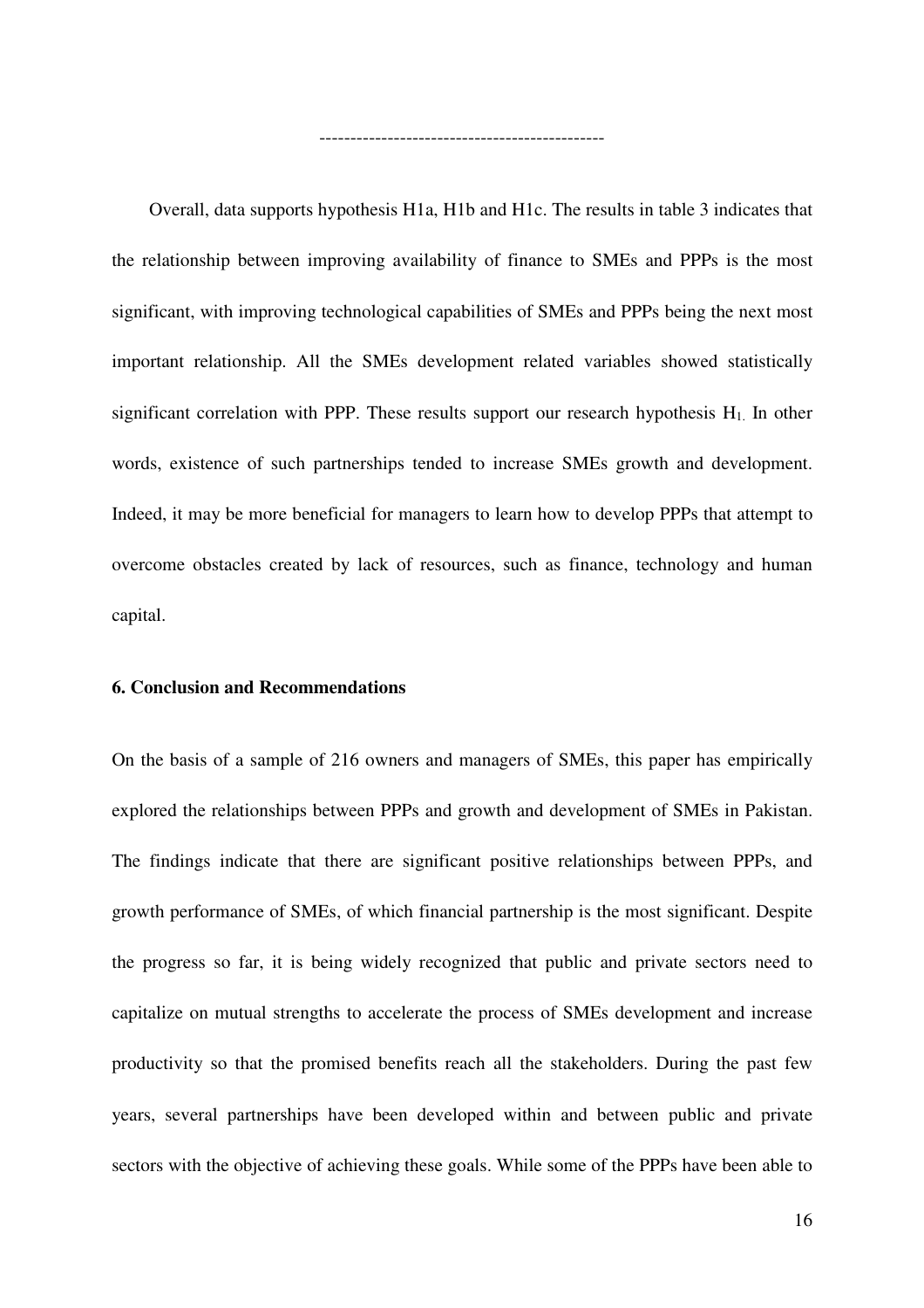deliver the anticipated results in the form of improved SMEs performance, others are yet to achieve the desired goals. In fact, successful partnerships in SME sector especially between public and private sectors are still rare because of several constraints. Some important constraints are different objectives of each sector, mutual mistrust, and negative perceptions.

The study highlighted some of the policy areas relevant for the success of SMEs where public-private cooperation appears to be the most suitable mechanism for support. It is generally accepted that technology provides growth in output and tangible improvements in efficiency and productivity. For this reason, access to appropriate technology, together with an effective technical and HR assistance programme, is vital for the development of small enterprises. But, as without financial resources, it has proven difficult to develop such programmes. The inability of SMEs themselves to access adequate technological and managerial resources, together with the modest efforts of governments, indicate the need for PPPs. Based on the above analysis, some policy recommendations and implications are given as follows: (1)Both public and private sector should try to develop an overall conducive environment to entrepreneurship, innovation and SMEs growth. Promoting access to finance through developing cooperation between public-private sectors financial institutions and introducing innovative financial instruments to reduce the risks and transaction costs of lending to SMEs. (2) Government measures to promote SMEs should be carefully focused, aimed at making markets work efficiently and at providing incentives for the private sector to assume an active role in SME finance. Where necessary, banking systems should be reformed in line with market-based principles. (3) Governments should also act to improve awareness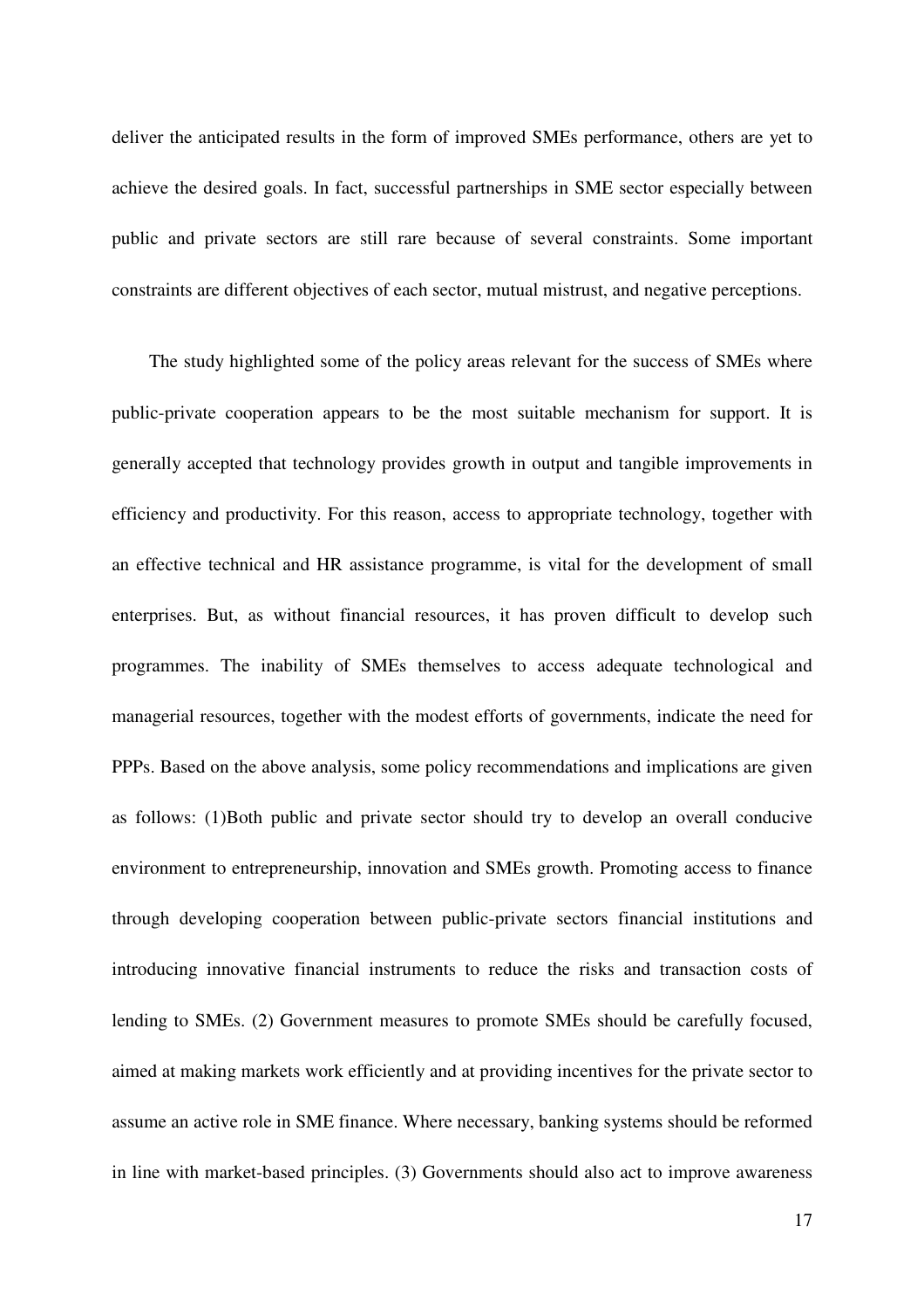among entrepreneurs of the range of financing options available to them from officials, private investors and banks. (4) Micro-credit and micro-finance schemes play an important role in developing countries and efforts should be made to boost their effectiveness and diffusion. (5) Developing PPPs in education sector to increase the availability of skillful human capital, which is essential for SMEs growth and prosperity. Further enhancing cooperation between public and private sector educational and research institutions will also help improving technological capabilities of SMEs. (6) Develop an environment that supports the growth and dissemination of innovative technologies for and by SMEs to take advantage of the knowledge-based economy.

If public- and private-sector actors are willing and able to take these steps, both may realize the potentially significant benefits of PPPs, including improved access to technological, human and financial resources. This will further improve the capacity of SMEs to solve problems that cannot be addressed by a single actor. Most important, greater publicprivate partnership may contribute to the improvement of livelihoods for a major portion of small entrepreneurs, and other vulnerable individuals and households in developing countries. Future research can be conducted to identify solutions to these problems, and more in-depth studies are needed to better understand the ground realities associated with PPPs and their implementation in SME sector.

| <b>Table 1: Respondents' Profile</b> |  |                   |  |  |
|--------------------------------------|--|-------------------|--|--|
| <b>Characteristics</b>               |  | <b>Percentage</b> |  |  |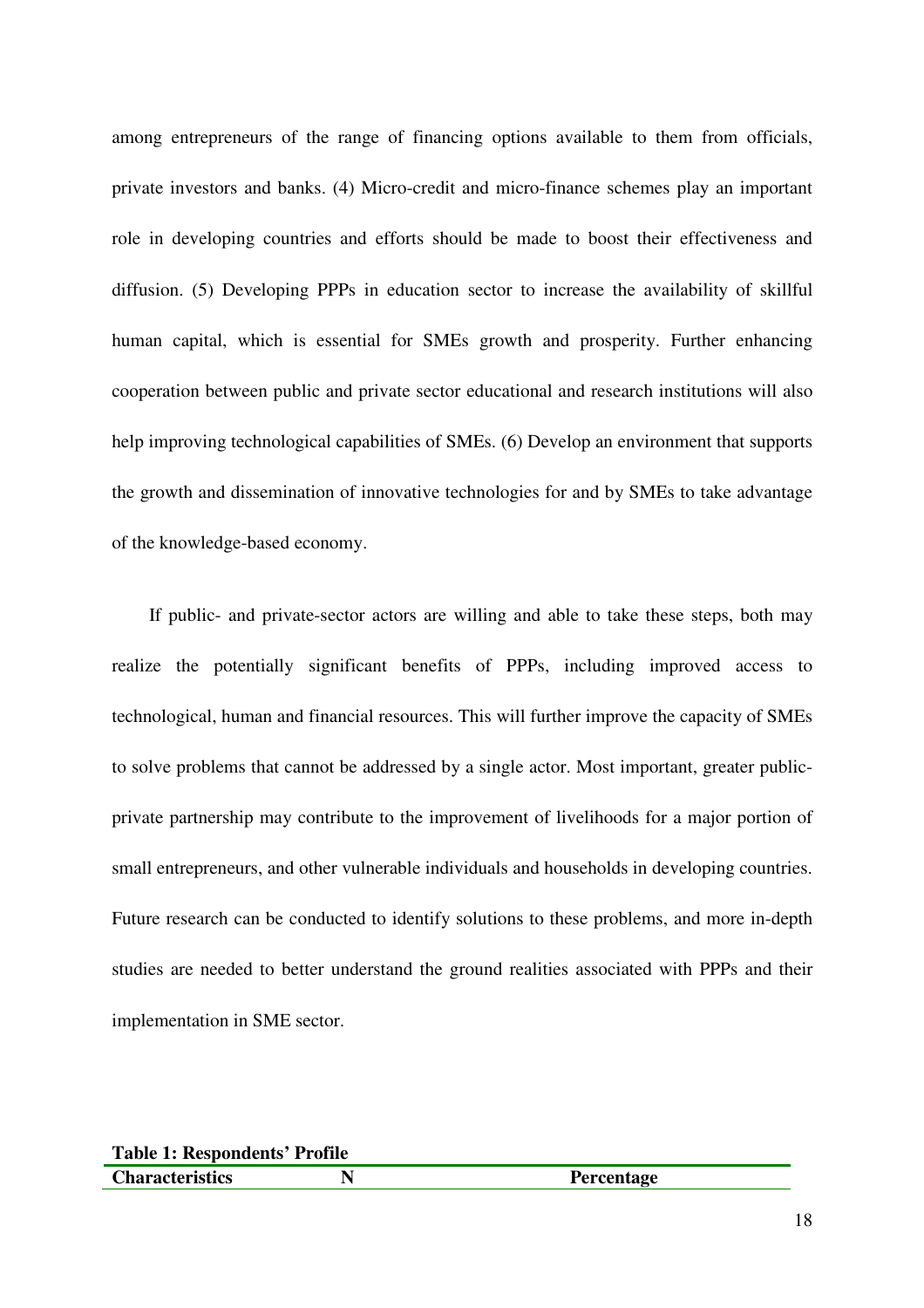| Age (years)                 |     |      |
|-----------------------------|-----|------|
| $20 - 30$                   | 27  | 12.5 |
| $30 - 40$                   | 66  | 30.6 |
| $40 - 55$                   | 123 | 56.9 |
| Gender                      |     |      |
| Male                        | 186 | 86.1 |
| Female                      | 30  | 13.9 |
| <b>Education</b>            |     |      |
| Masters or above            | 78  | 36.1 |
| Graduation                  | 138 | 63.9 |
| <b>Type of organization</b> |     |      |
| <b>SMEs</b>                 | 216 | 100  |

# **Table 2: PPPs assessments, Mean and Standard Deviations**

|                                                            | N   | Mean | <b>Standard</b> |
|------------------------------------------------------------|-----|------|-----------------|
|                                                            |     |      | deviations      |
| Improving Availability of finance to SMEs and PPPs         | 216 | 3.97 | .786            |
| Improving technological capabilities of SMEs and PPPs      | 216 | 3.87 | .710            |
| Improving human resource capabilities of SMEs and PPPs 216 |     | 3.68 | .784            |

# **Table 3: PPP and SMEs growth and Development: Summary of Regression Analysis**

# **Predicting SMEs' Growth and Development**

| <b>Variables</b>                                       | Adj. $\mathbf{R}^2$ | B    |
|--------------------------------------------------------|---------------------|------|
| Improving Availability of finance to SMEs and PPPs     | .91                 | .923 |
| Improving technological capabilities of SMEs and PPPs  | .73                 | .841 |
| Improving human resource capabilities of SMEs and PPPs | .64                 | -826 |

# **Figure 1: Conceptual Model**

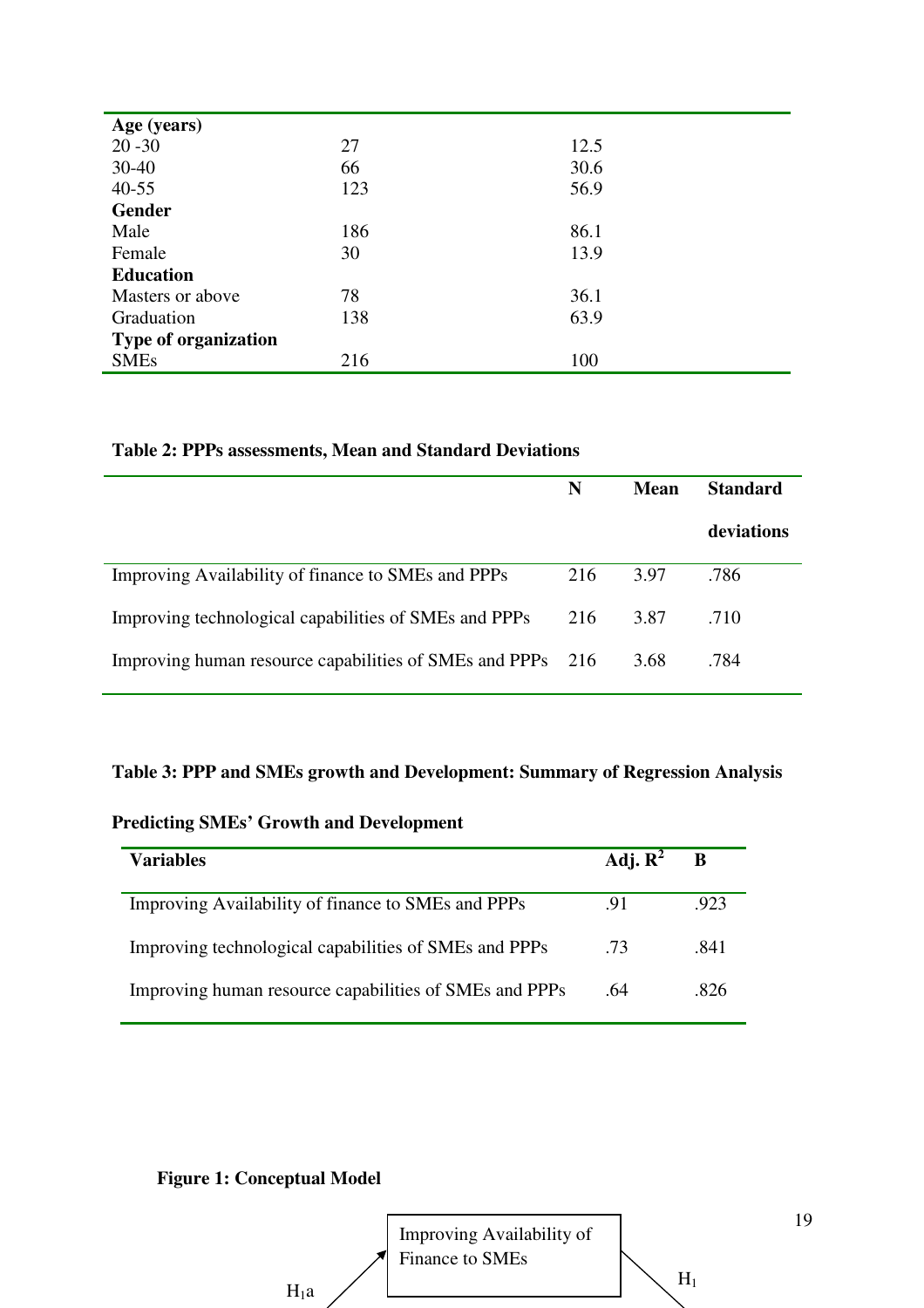# **References**

- Asian SME Summit 2009. Public Private Partnership in SME Development through Capacity Building, Policy & Research. www.philippinechamber.com/index.php? Accessed February 7, 2010.
- Ayyagari., Meghana., Aslı Demirgüç-Kunt and Vojislav Maksimovic. 2006. "How Important Are Financing Constraints? The Role of Finance in the Business Environment." *World Bank Policy Research Working Paper* 3820.
- Bari, F., A. Cheema, and Ehasan-ul-Haque. 2005. SMEs Development in Pakistan: Analyzing the constraint to growth. Pakistan Resident Mission *Working Paper* No. 03. Islamabad: Asian Development Bank.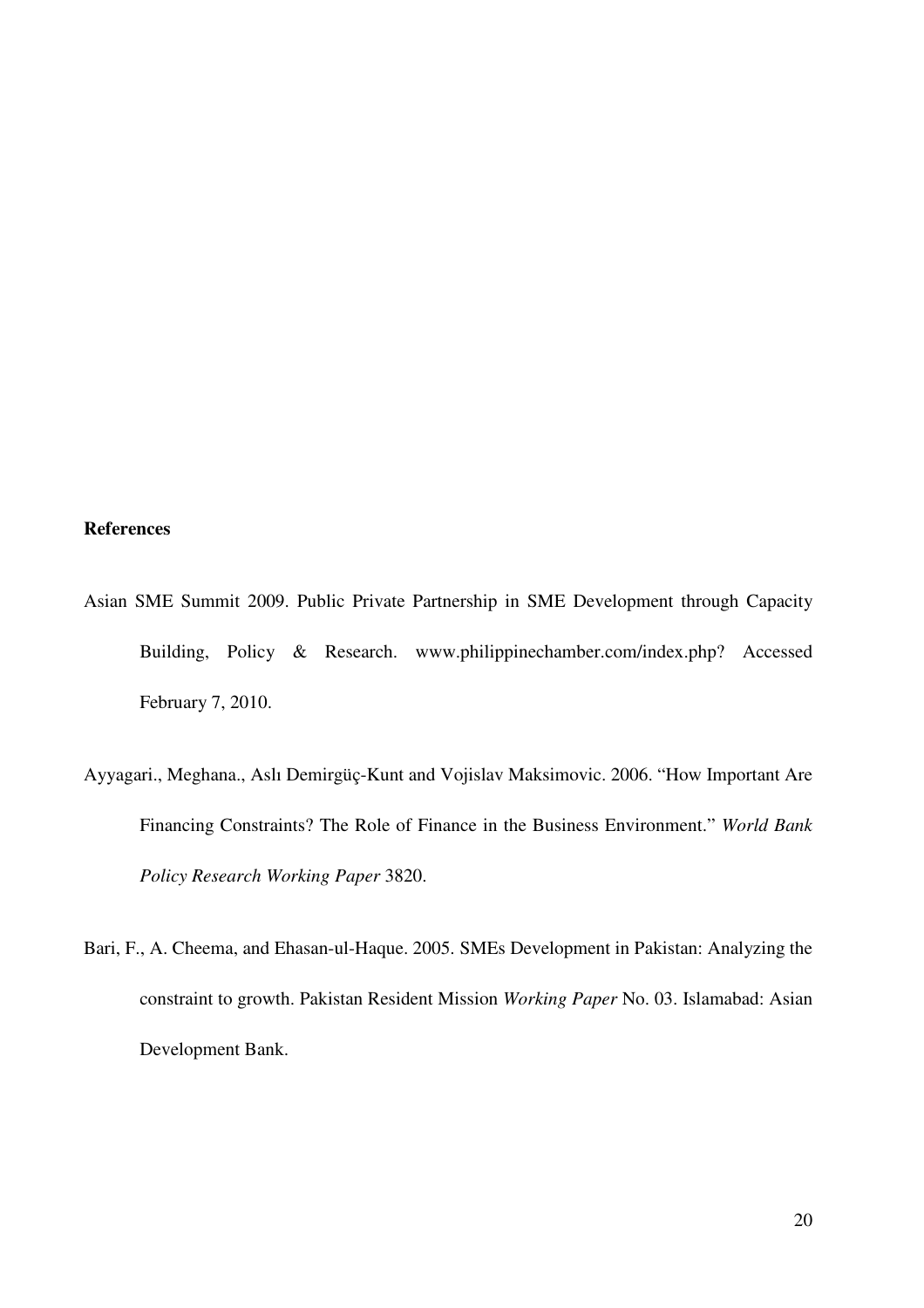- Bari, F. and Cheema, A. 2002. Towards a common investment strategy for South Asia. In agendas for economic cooperation in South Asia. Edited by Rehman Sobhan. 2004. Bangladesh: South Asia Centre for Policy Studies.
- Batra Geeta and Tan Hong. 2003. SME Technical Efficiency and Its Correlates: Cross-National Evidence and Policy Implications, World Bank Institute *Working Paper*, info.worldbank. org/etools/docs/.../ses3.1\_smetechefficiency.pdf. Accessed February 5, 2010.
- Beck., Thorsten., Aslı Demirgüç-Kunt., Luc Laeven and Vojislav Maksimovic. 2006. "The Determinants of Financing Obstacles." *Journal of International Money and Finance*, 25, 932-52.
- CACCI. 2003. Recommendations on SME Development for Submission to the APEC Business Advisory Council (ABAC), www.cacci.org.tw/... /2003%20Vol%201/ CACCI%20 Recommendations%20on%20SME%20to%20ABAC.PDF. Accessed February 3, 2010.
- Cook, P. and F. Nixson. 2000. "Finance and Small and Medium-Sized Enterprise Development," *Finance and Development Research Programme Working Paper Series 14*, University of Manchester.
- Dean, B.V. 1980. The Economics of R&D, *Management of Research and Innovation*. J.L. Goldgar, North Holland.
- Drucker, P. F. 1985. Introduction, Innovation and Entrepreneurship. Harper & Row Publishers, New York, 1–17.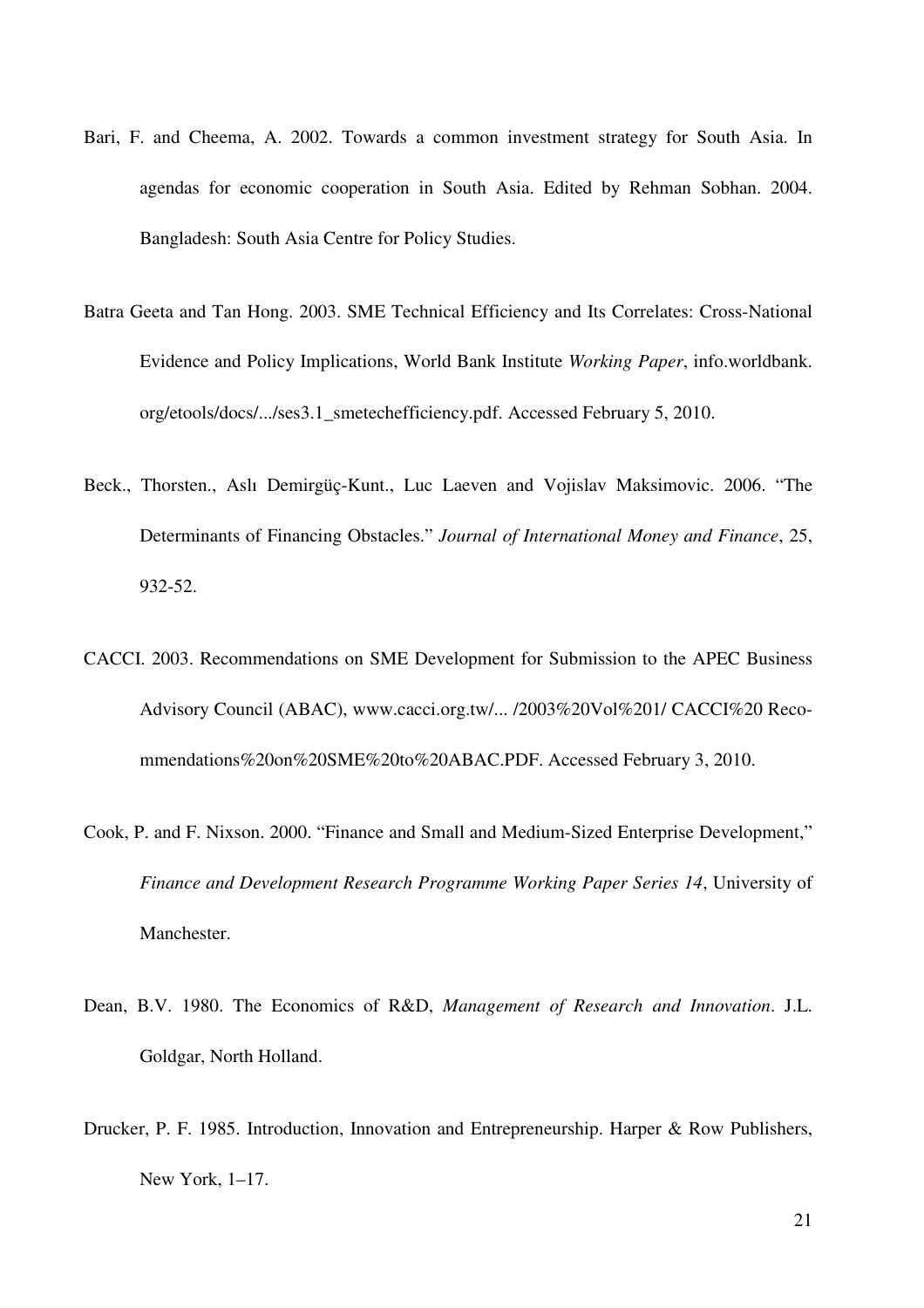- Economic Survey of Pakistan 2008-09. www.pro-pakistan.com/.../download-economic-surveyof-pakistan-2008-09/ accessed February 1, 2010.
- Gibb, A.A. 1986. "Education for enterprises: training for small business initiation. Some contrast", *Journal of Small Business and Entrepreneurship*, Vol. 4 No. 3.
- Griliches, Zvi (ed.) 1984. R&D, Patents and Productivity, NBER Conference Volume, University of Chicago Press.
- Hewitt T. and D. Wield. 1992. "Technology and Industrialization." in T. Hewitt, H. Johnson and D. Wield, (eds.), Industrialization and Development, Oxford University Press.
- Hudson, MA., A. Smart and Bourne M. 2001. Theory and practice in SME performance measurement systems. *International Journal of Operations & Production Management*  21(8): 1096–1115.
- Keesing, D. and Sanjaya Lall. 1992. "Marketing Manufactured Exports from Developing Countries: Learning Sequences and Public Support." In G. Helleiner (ed.) Trade Policy, Industrialization and Development, Clarendon Press, Oxford.
- Lee, J. 2001. Education for technology readiness: Prospects for developing countries. *Journal of Human Development,* 2(1), 115–151.
- Lin, Y. F. 2007. Developing small and medium bank to improve financial structure. *Working paper,* China Center for Economic Research, Peking University (in Chinese).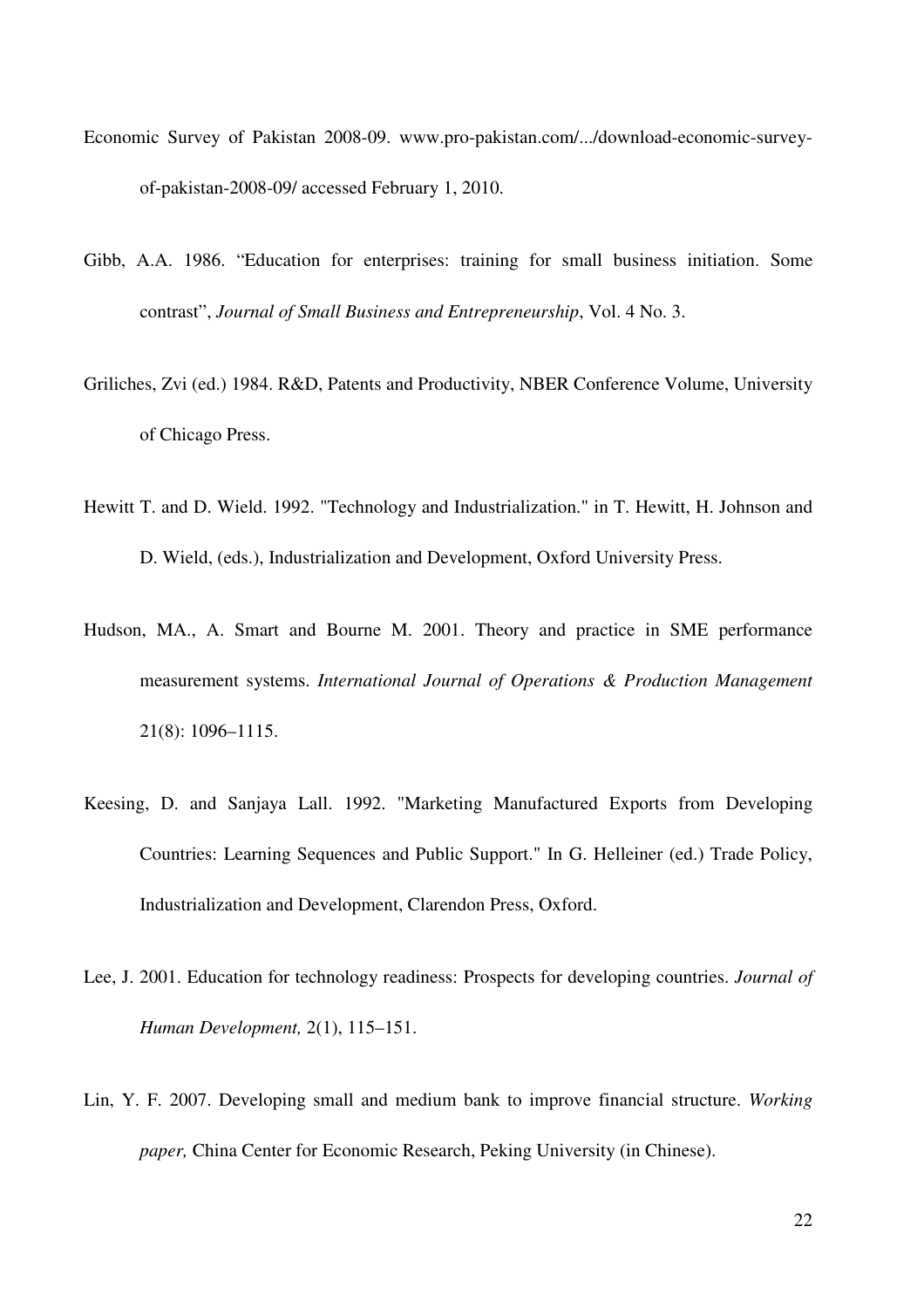Lucas Robert. 1993. "Making of A Miracle," Econometrica 61:251-272.

- Mairesse, J. and M. Sassenou. 1991. "R&D and Productivity: A Survey of Econometric Studies at the Firm Level, NBER Working Paper 3666.
- McElwee*,* G. and L. Warren. 2000*.* TQM and HRM in Growing Organizations. *Journal of Strategic Change,* 9 (7), 427-435

Minton, A.A. (2006), "SMEs in Bangladesh", CACCI Journal, 1(1).

- Morse, E.A., Fowler, S.W., and Lawrence, T.B. 2007. The impact of virtual embeddedness on new venture survival: Overcoming the liabilities of newness. *Entrepreneurship Theory & Practice*, 139-159.
- Organization for Economic Co-Operation and Development (OECD). 2006. Policy Brief: *Financing SMEs and Entrepreneurs,* 1-8
- Pack, Howard 1992. "Learning and Productivity Change in Developing Countries," in G.K. Helleiner, (ed.) Trade Policy, Industrialization and Development, Oxford: Clarendon Press.
- Pitt, Mark and L.F. Lee. 1981. "The Measurement and Sources of Technical Inefficiency in the Indonesian Weaving Industry," *Journal of Development Economics*, 91: 263- 287.
- Public Private Partnerships: The Government's Approach, www.hm-treasury.gov.uk/d/80.pdf accessed February 2, 2010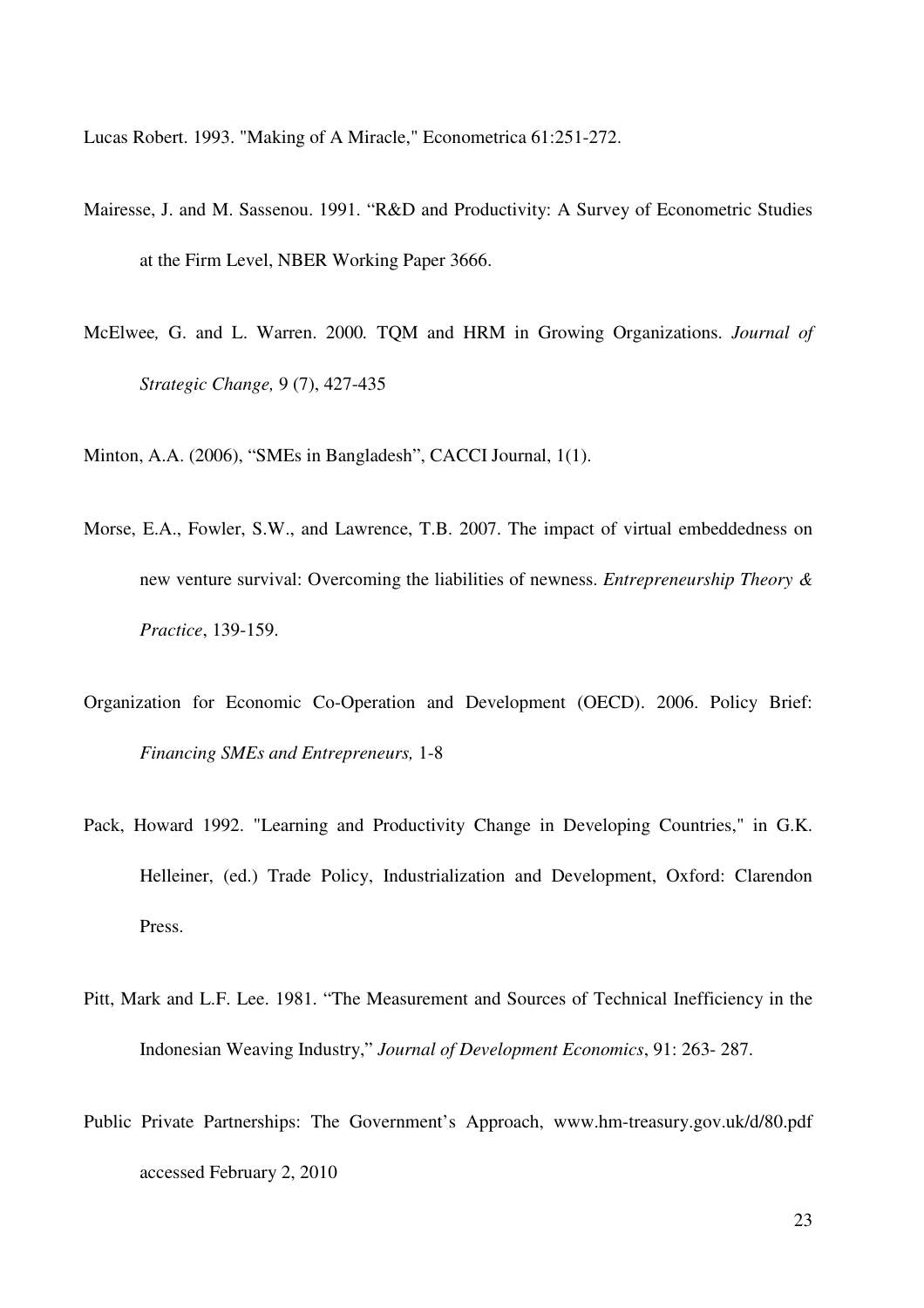- Qian, G. and Li, L. 2003. Profitability of small- and medium-sized enterprises in high-tech industries: The case of the biotechnology industry. *Strategic Management Journal*, 24: 881-887.
- Romijn, Henny. 2001. Technology support for small industry in developing countries. A review of concepts and project practices? Oxford Development Studies, 29 (1): 57-76.
- Romjin, H.A. 1989. "Selected issues in entrepreneurship training for small business in developing countries", Working Paper Series No. 46, Institute of Social Studies, Hague.
- Shen, Yan., Shen, Minggao., Xu Zhong and Bai Ying. 2009. Bank Size and Small- and Mediumsized Enterprise (SME) Lending: Evidence from China, *World Development* 37 (4), 800– 811. doi:10.1016/j.worlddev.2008.07.014
- Schiffer, M., and Weder, B. 2001. Firm size and the business environment: Worldwide survey results. IFC working paper number 43. Washington, DC: International Finance Corporation.
- Sikka, P. 1999. Technological innovations by SME's in India, *Technovation* (19), 317–321
- SMEDA 2007. www.smeda.org/projects/SME-policy-development.html, accessed January 9, 2010.
- Tambunan, Tulus. 2008. SME development, economic growth, and government intervention in a developing country: The Indonesian story, *J Int Entrepr* 6: 147–167